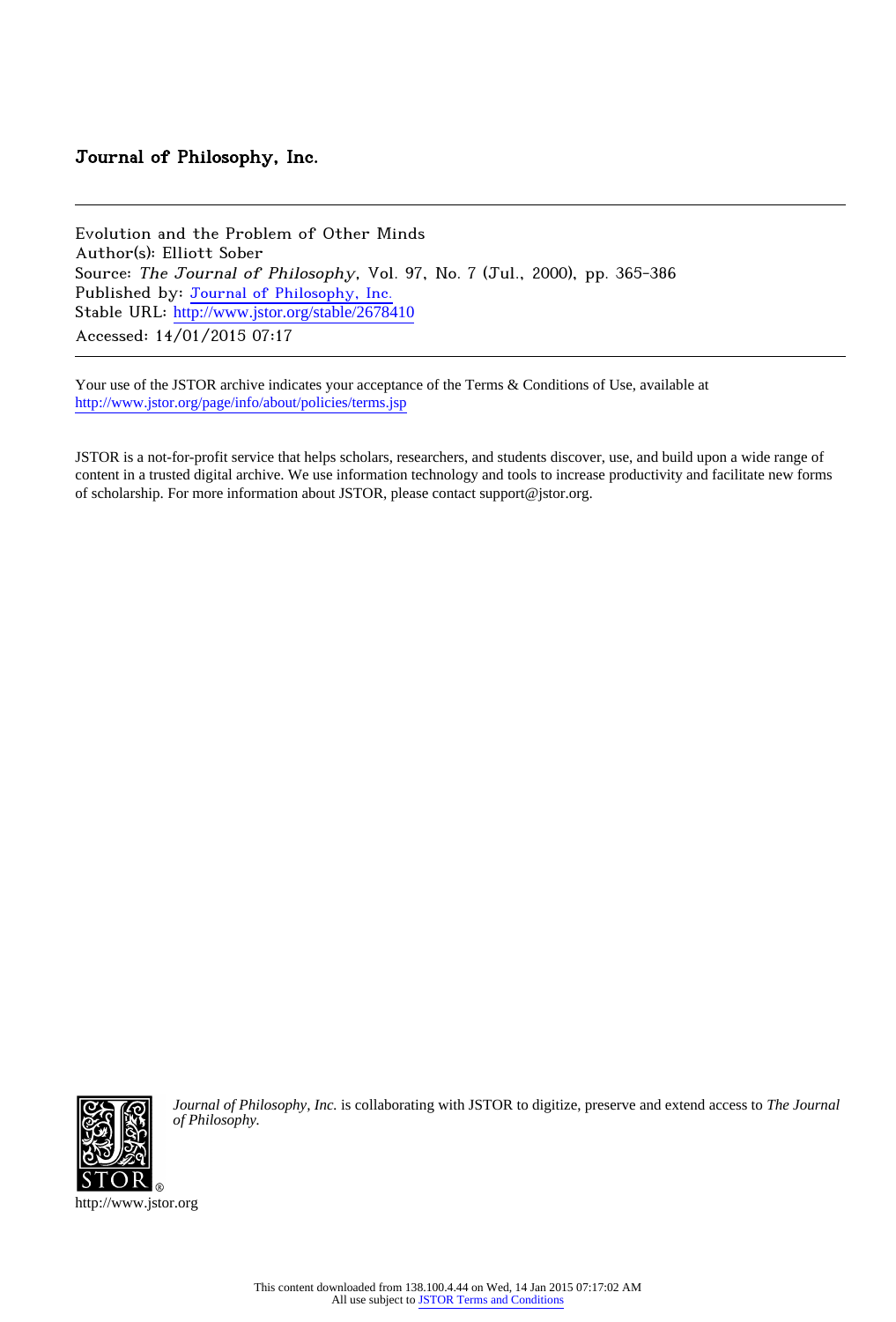## **THE JOURNAL OF PHILOSOPHY**

**\_\_\_\_\_\_\_\_\_\_\_\_\_\_\_\_\_\_\_\_\_\_\_\_\_\_\_\_\_\_\_\_+- -+l 0** 

**VOLUME XCVII, NO. 7, JULY 2000** 

**,+- 0 +** 

## **EVOLUTION AND THE PROBLEM OF OTHER MINDS\***

**<sup>T</sup>he following diagram illustrates two inference problems. First, there is the strictly third-person behavior-to-mind problem' in which I observe your behavior and infer that you occupy some mental state. Second, there is the Self-to-Other problem, in which I notice that I always or usually occupy some mental state when I behave in a particular way; then, when I observe you produce the same behavior, I infer that you occupy the same mental state. This second inference is the subject of the traditional philosophical problem of other minds.** 

**How are these inferences related? Notice that the inputs to behavior-to-mind inference are a subset of the inputs to Self-to-Other inference. In the first, I consider the behavior of the other individual; in the second, I consider that behavior, as well as my own behavior and mental state. This suggests that, if Self-to-Other inferences cannot be drawn because the evidence available is too meager, the same will be true of behavior-to-mind inferences as well.** 

**I see no reason to think that a purely third-person scientific psychology is impossible. Of course, if one is a skeptic about all nondeductive inference, that skepticism will infect the subject matter of psychology. And if one thinks that scientific inference can never** 

**I This terminology is from Larry Shapiro, "Presence of Mind," in Valerie Gray Hardcastle, ed., Biology Meets Psychology: Constraints, Connections, and Conjectures (Cambridge: MIT, 1999), pp. 133-50.** 

**0022-362X/00/9707/365- 86 ( 2000 The Journal of Philosophy, Inc.** 

**365** 

**<sup>\*</sup>My thanks to Colin Allen, Martin Barrett, Marc Bekoff, Tom Bontly, Nancy Cart**wright, James Crow, Frans De Waal, Ellery Eells, Mehmet Elgin, Berent Enc, Branden **Fitelson, Peter Godfrey-Smith, Daniel Hausman, George Kampis, Richard Lewontin, Barny Loewer, David Papineau, Daniel Povinelli, Lariy Shapiro, and Alan Sidelle for useful comments. I also have benefitted from discussing this paper at London School of Economics and Political Science, at University of Illinois/Chicago, at Caltech, at E6t6s University, at the University of Vienna, and at Northern Illinois University.**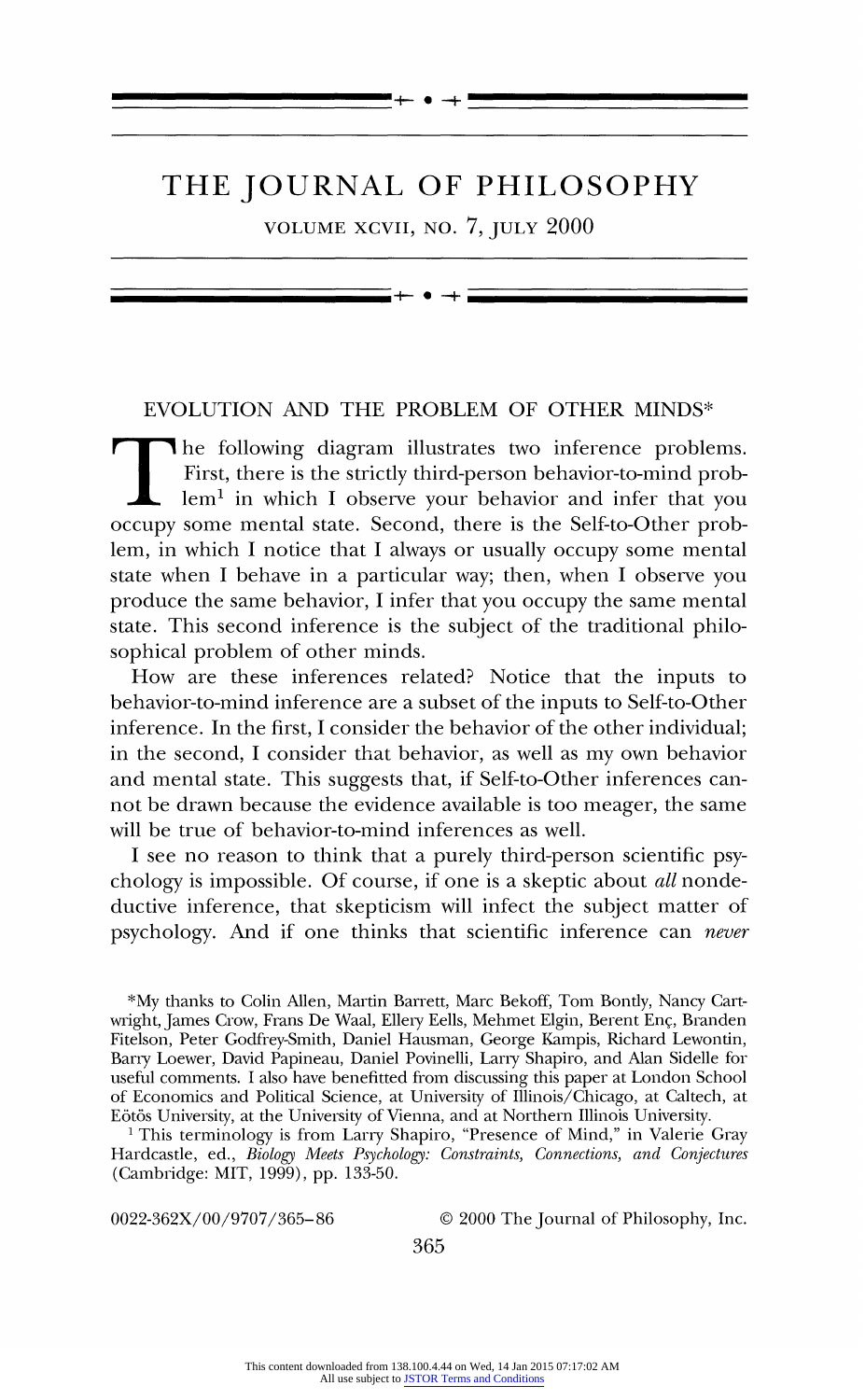

**discriminate between empirically equivalent hypotheses, one also will hold that science is incapable of discriminating between such hypotheses when their subject matter is psychological. These are not special problems about psychology, however. What, then, becomes of the problem of other minds? If that problem concerns the tenability of Self-to-Other inference, it appears to be no problem, if science is able to draw behavior-to-mind inferences.** 

**To see how the Self-to-Other problem can be detached from the problem of strictly third-person behavior-to-mind inference, we need to distinguish absolute from incremental versions of the Self-to-Other problem. The absolute problem concerns whether certain input information permits me to infer that the other person occupies mental state M rather than some alternative state A. As I have said, if information about the behavior of others permits me to infer that they are in mental state M, then it is hard to see why this inference should be undermined by adding the premise that I myself am in mental state M when I produce behavior B. The question remains, however, of whether first-person information makes a difference. To whatever degree third-person information provides an indication of whether the other person has M or A, does the addition of firstperson information modify this assessment? This incremental version of the Self-to-Other problem is neutral on the question of whether third-person behavior-to-mind inference is possible. It is this incre-**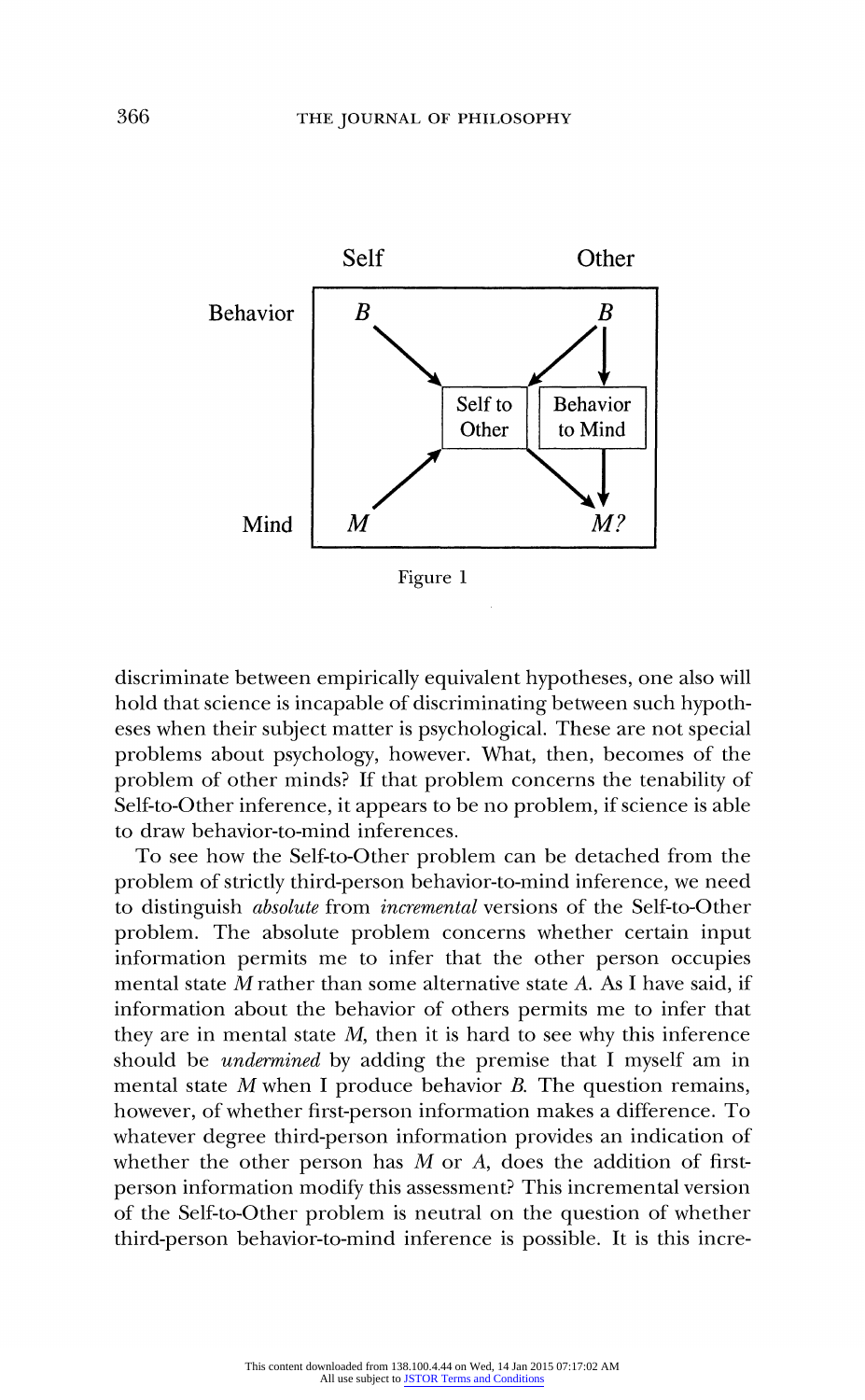**mental problem which I think forms the core of the problem of other minds, and this is the problem which I want to address here.2** 

**I** 

**Although the problem of other minds usually begins with an introspective grasp of one's own mental state, it can be detached from that setting and formulated more generally as a problem about "extrapolation." Thus, we might begin with the assumption that human beings produce certain behaviors because they occupy particular mental states and ask whether this licenses the conclusion that members of other species that exhibit the behavior do so for the same reason. None of us knows just by introspection, however, that all human beings who produce a given behavior do so because they occupy some particular mental state. In fact, this formulation of the problem of other minds, in which it is detached from the concept of introspection, is usually what leads philosophers to conclude that inferences about other minds from one's own case are weak. The fact that I own a purple bow tie should not lead me to conclude that you do, too. This point about bow ties is supposed to carry over to the fact that I have a mind and occupy various mental states. I know that I own a purple bow tie, but not by introspection.3** 

**Discussion of the problem of other minds in philosophy seems to have died down (if not out) around thirty years ago.4 Before then, it was discussed as an instance of "analogical" or "inductive" reasoning and the standard objection was that an inference about others based on your own situation is an extrapolation from too small a sample. This problem does not disappear merely by thinking of introspective experience as** 

**<sup>2</sup>There is a further reason for focusing on the incremental problem; it permits us to investigate the problem of other minds without formulating it as a problem about acceptance. The lottery paradox shows how difficult it is to say how much evidence in**  favor of a hypothesis is needed for one to believe the hypothesis. On this, see Henry **Kyburg, Probability and the Logic of Rational Belief (Middletown, CT: Wesleyan, 1961).** 

**3 The fact that the problem of other minds can be detached from the idea of introspection does not entail that introspection has no special epistemic standing. Even if I can know things about my mind by pathways not open to you, the question remains of how I should extrapolate this self-knowledge to others. I should mention that I see no reason to think that the semantics of mentalistic terms entails that this epistemological problem cannot be posed intelligibly. Even if I fix the meaning of the word 'pain' by applying it to various experiences that I have had to date, it remains to be said whether the term also applies to others (or to myself at later dates).** 

**<sup>4</sup>Perhaps one reason the problem largely lapsed from philosophical discussion is that it had become so closely connected with questions about logical behaviorism. When logical behaviorism went out of fashion, so did the problem of other minds. Behaviorism was replaced by a version of mentalism that emphasized the idea that third-person mentalistic hypotheses are to be judged, like other scientific hypotheses, on the basis of their ability to explain and predict. In consequence, the Self-to-Other problem was replaced by the behavior-to-mind problem.**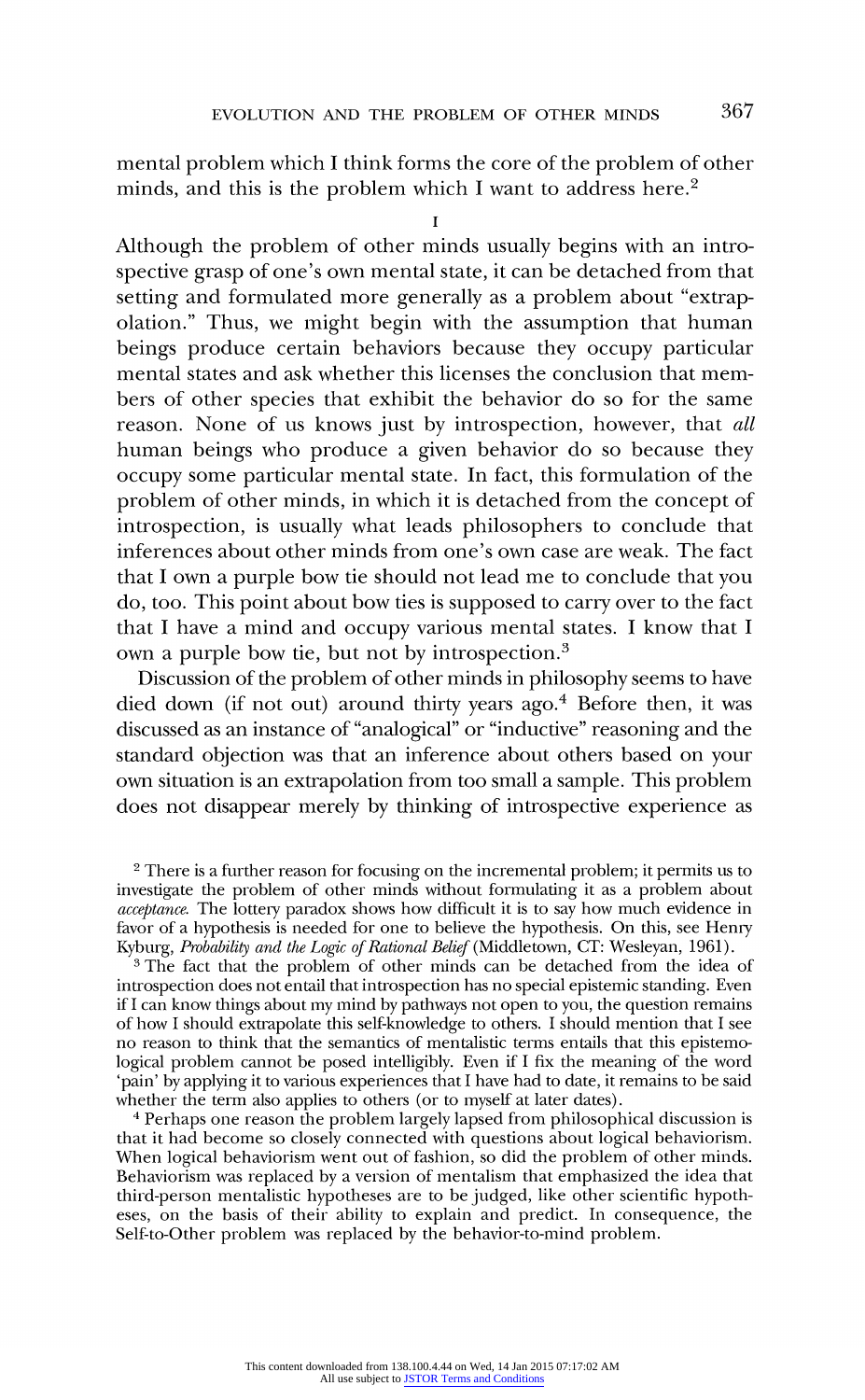**furnishing you with thousands of data points. The fact remains that they all were drawn from the same urn-your own mind. How can sampling from one urn help you infer the composition of another?** 

**When the problem is formulated in this way, it becomes pretty clear that what is needed is some basic guidance about inductive inference. The mental content of Self-to-Other inference is not what makes it problematic, but the fact that it involves extrapolation. Some extrapolations make sense while others do not. It seems sensible to say that thirst makes other people drink water, based on the fact that this is usually why I drink. Yet it seems silly to say that other folks walk down State Street at lunchtime because they crave spicy food, based just on the fact that this is what sets me strolling. By the same token, it seems sensible to attribute belly buttons to others, based on my own navel gazing. Yet it seems silly to universalize the fact that I happen to own a purple bow tie. What gives?** 

**The first step toward answering this question started to emerge in the 1960s, not in philosophy of mind, but in philosophy of science. There is a general point about confirmation that we need to take to heart: observations provide evidence for or against a hypothesis only in the context of a set of background assumptions. If the observations do not deductively entail that the hypothesis of interest is true, or that it is false, then there is no saying whether the observations confirm or disconfirm, until further assumptions are put on the table. This may sound like the Duhem/Quine thesis, but that way of thinking about the present point is somewhat misleading, since Pierre Duhem5 and**  W. V. Quine<sup>6</sup> discussed deductive, not probabilistic, connections of **hypotheses to observations. If we want a person to pin this thesis to, it should be I. J. Good.7 Good made this point forceftlly in connection with Carl Hempel's8 formulation of the ravens paradox. Hempel thought it was clear that black ravens and white shoes both confirm the generalization that all ravens are black. The question that interested him was why one should think that black ravens provide stronger confirmation than white shoes. Good responded by showing that empirical background knowledge can have the consequence that** 

**<sup>5</sup> In The Aim and Structure of Physical Theory (Princeton: University Press, 1914/ 19r.4).** 

**<sup>6</sup>In "Two Dogmas of Empiricism," in From a Logical Point of View (Cambridge: Harvard, 1953), pp. 20-46** 

<sup>&</sup>lt;sup>1</sup> "The White Shoe Is a Red Herring," *British Journal for the Philosophy of Science*, **xvII** (1967): 322, and in "The White Shoe Qua Herring Is Pink," British Journal for **the Philosophy of Science, XIX (1968): 156-57.** 

**<sup>8</sup> "Studies in the Logic of Confirmation," in Aspects of Scientific Explanation and**  *Other Essays* (New York: Free Press, 1965),  $\varepsilon \rightarrow$  "The White Shoe: No Red Herring," British Journal for the Philosophy of Science, XVIII (1967): 239-40.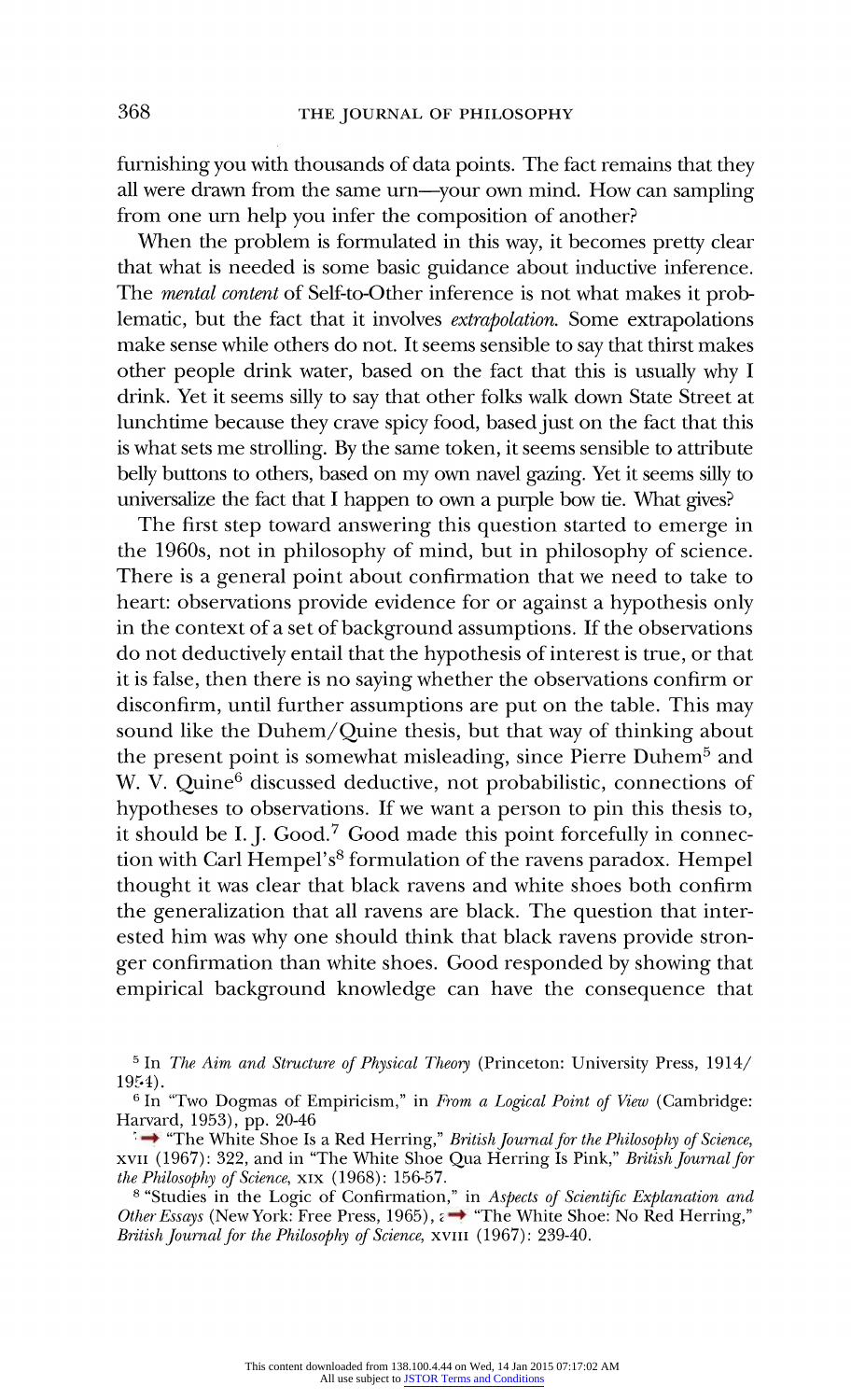**black ravens actually disconfirm the generalization. Hempel replied by granting that one could have special information that would undercut the assumption that black ravens and white shoes both confirm. He thought that in the absence of such information, however, it was a matter of logic that black ravens and white shoes are confirmatory. For this reason, Hempel asked the reader to indulge in a "methodological fiction." We are to imagine that we know nothing at all about the world, but are able to ascertain of individual objects what colors they have and whether they are ravens. We then are presented with a black raven and a white shoe; logic alone is supposed to tell us that these objects are confirming instances. Good's response was that a person in the circumstance described would not be able to say anything about the evidential meaning of the observations. I think that subsequent work on the concept of evidence, both in philosophy and in statistics, has made it abundantly clear that Good was right and Hempel was wrong. Confirmation is not a twoplace relationship between observations and a hypothesis; it is a three-place relation between observations, a hypothesis, and a background theory.9 Black ravens confirm the generalization that all ravens are black, given some background assumptions, but fail to do so, given others. And if no background assumptions can be brought to bear, the only thing one can say is: out of nothing, nothing comes.** 

**If we apply this lesson to the problem of other minds, we obtain the following result: the fact that I usually or always have mental property Mwhen I perform behavior B is, by itself, no reason at all to think that you usually or always have M when you perform B. If that sounds like skepticism, so be it. The inference from Self to Other can make sense, however, once additional background assumptions are stated. A nonskeptical solution to the problem of other minds, therefore, must identify plausible further assumptions that bridge the inferential gap between Self and Other.10** 

**9 In fact, there are many important circumstances in which the evidence relation must be four-placed-a set of observations favors one hypothesis over another, relative to a set of background assumptions. This is the proper format for likelihood inference; see Richard M. Royall, Statistical Evidence: A Likelihood Paradigm (Boca Raton: Chapman and Hall/CRC, 1997), and my "Testability," Proceedings and Addresses of the American Philosophical Association, LXXIII (1999): 47-76; the latter is also available at the following URL-http://philosophy.wisc.edu/sober.** 

**10 I am not going to discuss in this paper what it means for two individuals to exhibit "the same behavior," but I shall make two comments. First, there is no requirement that they exhibit the same muscular movements; on this point, see**  Berent Enç, "Units of Behavior," Philosophy of Science, LXII (1995): 523-42. Second, **however behaviors are individuated, it is important that one be able to say that two individuals share a behavioral trait without already knowing what the proximate**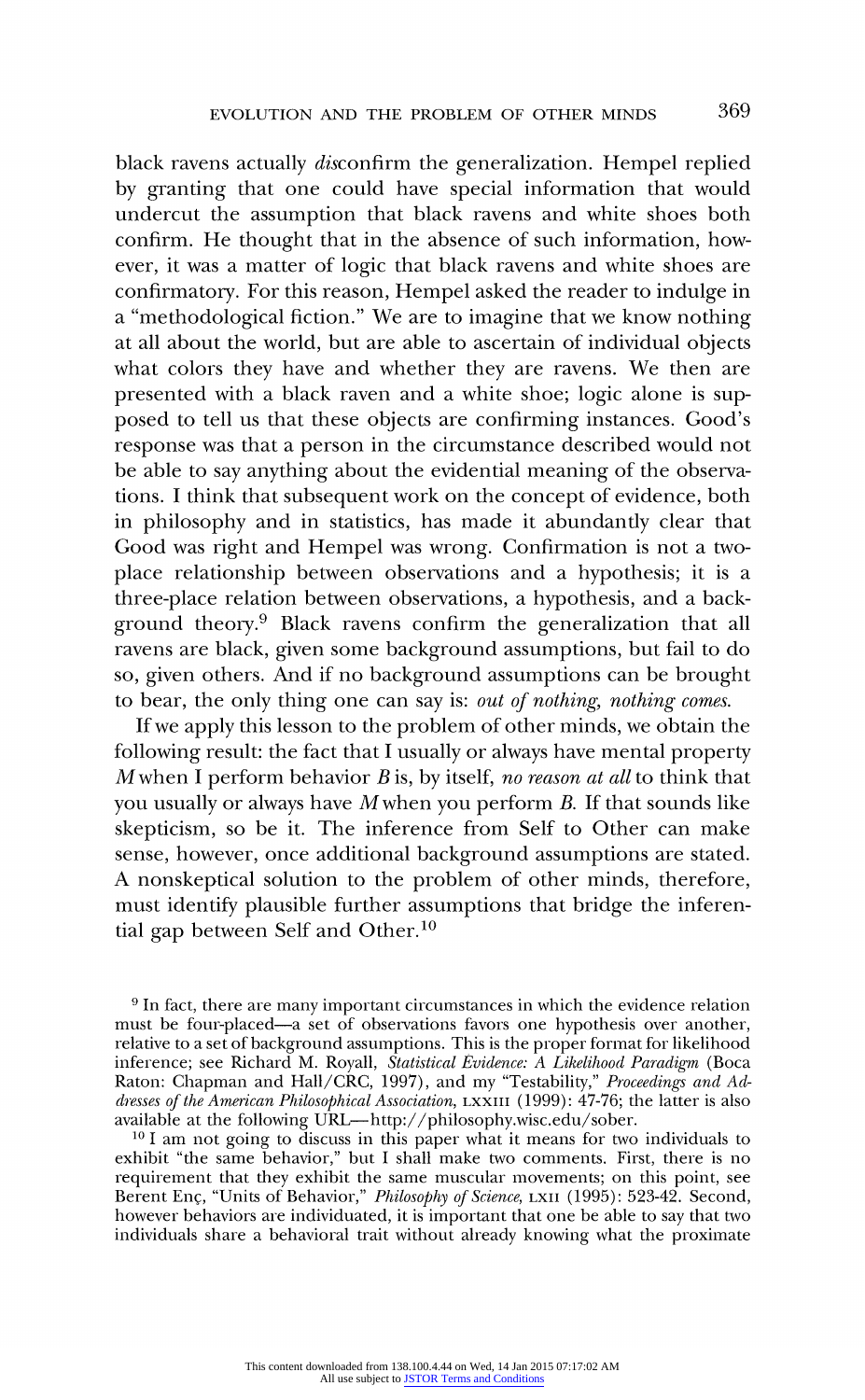**II** 

**The problem of other minds has been and continues to be important in psychology (actually, in comparative psychology), except that there it is formulated in the first-person plural. Suppose that when human beings perform behavior B, we usually or always do so because we have mental property M. When we observe behavior B in another species, should we take the human case to count as evidence that this species also has mental property M? For this problem to be nontrivial, we assume that there is at least one alternative internal mechanism, A, which also could lead organisms to produce the behavior. Is the fact that humans have M evidence that this other species has M rather than A?** 

**Discussion of this problem in comparative psychology has long been dominated by the fear of naive anthropomorphism.11 This attitude was crystalized by C. Lloyd Morgan,12 who suggested that, if we can explain a nonhuman organism's behavior by attributing to it a "higher" mental faculty, or by assigning it a "lower" mental faculty, then we should prefer the latter explanation. Morgan's successors**  embraced this "canon" because of its prophylactic qualities--it re**duces the chance of a certain type of error. It is important to recognize, however, that there are two types of error that might occur in this situation:** 

|                         | $O$ lacks $M$ $O$ has $M$ |              |
|-------------------------|---------------------------|--------------|
| Deny that O has M       |                           | type-2 error |
| Affirm that $O$ has $M$ | type-1 error              |              |

**Morgan's canon does reduce the chance of type-1 error, but that is not enough to justify the canon. By the same token, a principle that encouraged anthropomorphism would reduce the chance of type-2 error, but that would not justify this liberal principle, either.** 

**mechanism is (cognitive or otherwise) that leads them to produce the behavior; otherwise the inference problem here addressed could not get off the ground; see my "Black Box Inference: When Should an Intervening Variable Be Postulated?" British Journal for the Philosophy of Science, XLIX (1998): 469-98.** 

**<sup>&#</sup>x27;1 See Daniel C. Dennett, "Intentional Systems in Cognitive Psychology: The**  'Panglossian Paradigm' Defended," in The Intentional Stance (Cambridge: MIT, **1989), pp. 237-68, and Colin Allen and Marc Bekoff, Species of Mind: The Philosophy and Biology of Cognitive Ethology (Cambridge: MIT, 1997).** 

<sup>&</sup>lt;sup>12</sup> In An Introduction to Comparative Psychology (London: Walter Scott, 1903).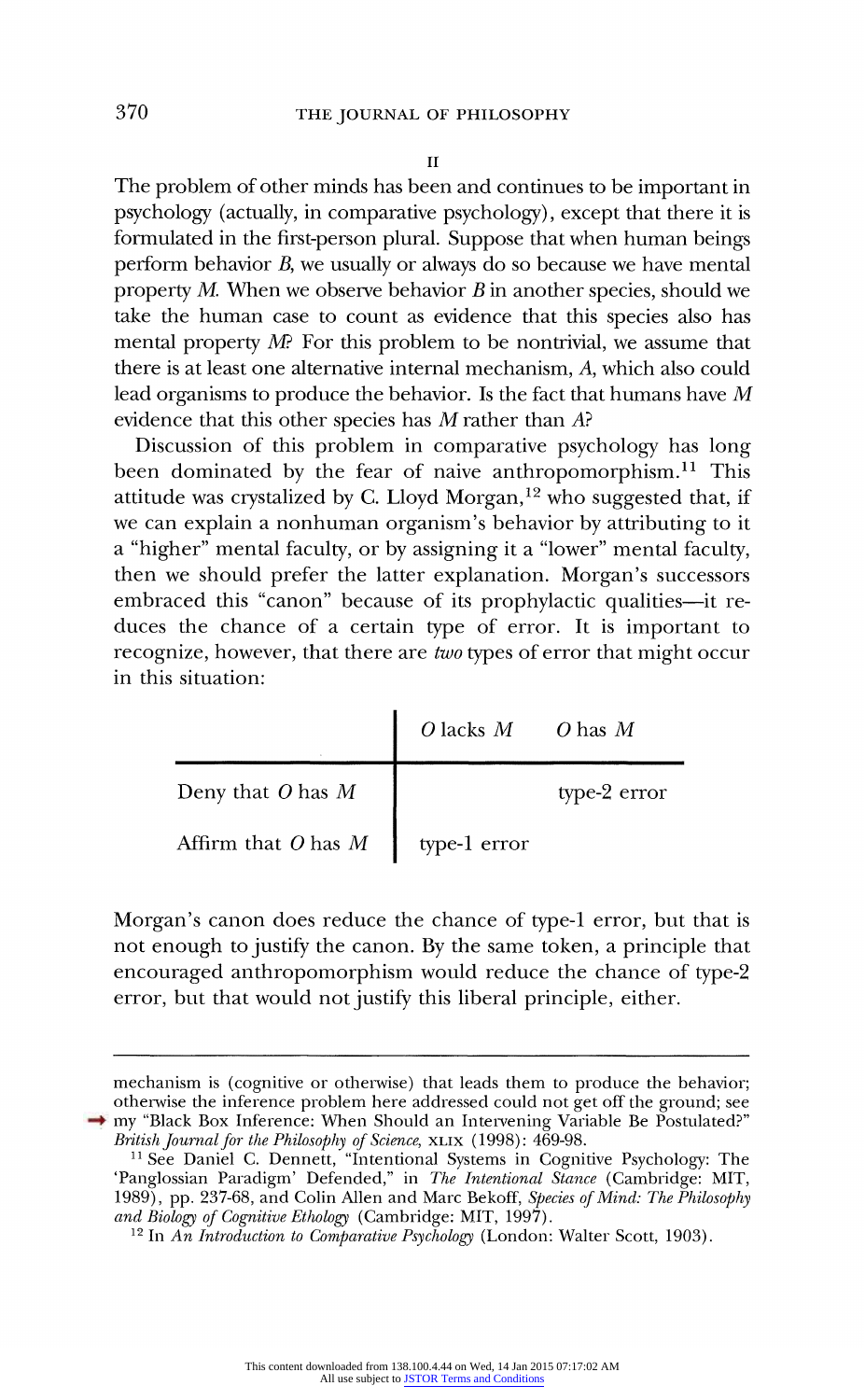**Morgan tried to give a deeper defense of his canon; he thought he could justify it on the basis of Darwin's theory of evolution. Although Morgan's interesting argument does not work,13 it is noteworthy that Morgan explicitly rejects what has become a fairly standard view of his principle-that it is a version of the principle of parsimony. Morgan thought that the simplest hypothesis about nonhuman organisms is that they are just like us. Parsimony favors anthropomorphism; the point of the canon is to counteract this tendency of thought. As we shall see, Morgan's conception of the relationship of his canon to the principle of parsimony was prescient.** 

**I now want to leave Morgan's late-nineteenth century ideas about comparative psychology behind, and fast forward to the cladistic revolution in evolutionary biology that occurred in the 1970s and after. The point of interest here is the use of a principle of phylogenetic parsimony to infer phylogenetic relationships among species, based on data concerning their similarities and differences.'4 Although philosophers often say that parsimony is an ill-defined concept, its meaning in the context of the problem of phylogenetic inference is pretty clear. The hypotheses under consideration specify phylogenetic trees. The most parsimonious tree is the one that requires the smallest number of changes in character state in its interior to produce the observed distribution of characteristics across species at the tree's tips.** 

**Consider the problem of inferring how sparrows, robins, and crocodiles are related to each other. Two hypotheses that might be considered are depicted in Figure 2. The (SR) C hypothesis says that sparrows and robins have a common ancestor that is not an ancestor of crocs; the S(RC) hypothesis says that it is robins and crocs that are more closely related to each other than either is to sparrows. Now consider an observation-sparrows and robins have wings, while crocodiles do not. Which phylogenetic hypothesis is better supported by this observation?** 

**If winglessness is the ancestral condition, then the (SR)C hypothesis is more parsimonious. This hypothesis can explain the data about tip taxa by postulating a single change in character state on the branch with a slash through it. The S(RC) hypothesis, on the other hand, must postulate at least two changes in character state to explain the data. The principle of cladistic parsimony says that the observations favor (SR) C over S (RC). Notice that the parsimoniousness of a** 

**<sup>13</sup>For discussion, see my "Morgan's Canon," in Colin Allen and Denise Dellarosa Cummins, eds., The Evolution of Mind (New York: Oxford, 1998), pp. 224-42.** 

**<sup>14</sup>See, for example, Niles Eldredge and Joel Cracraft, Phylogenetic Patterns and the Evolutionary Process (New York: Columbia, 1980).**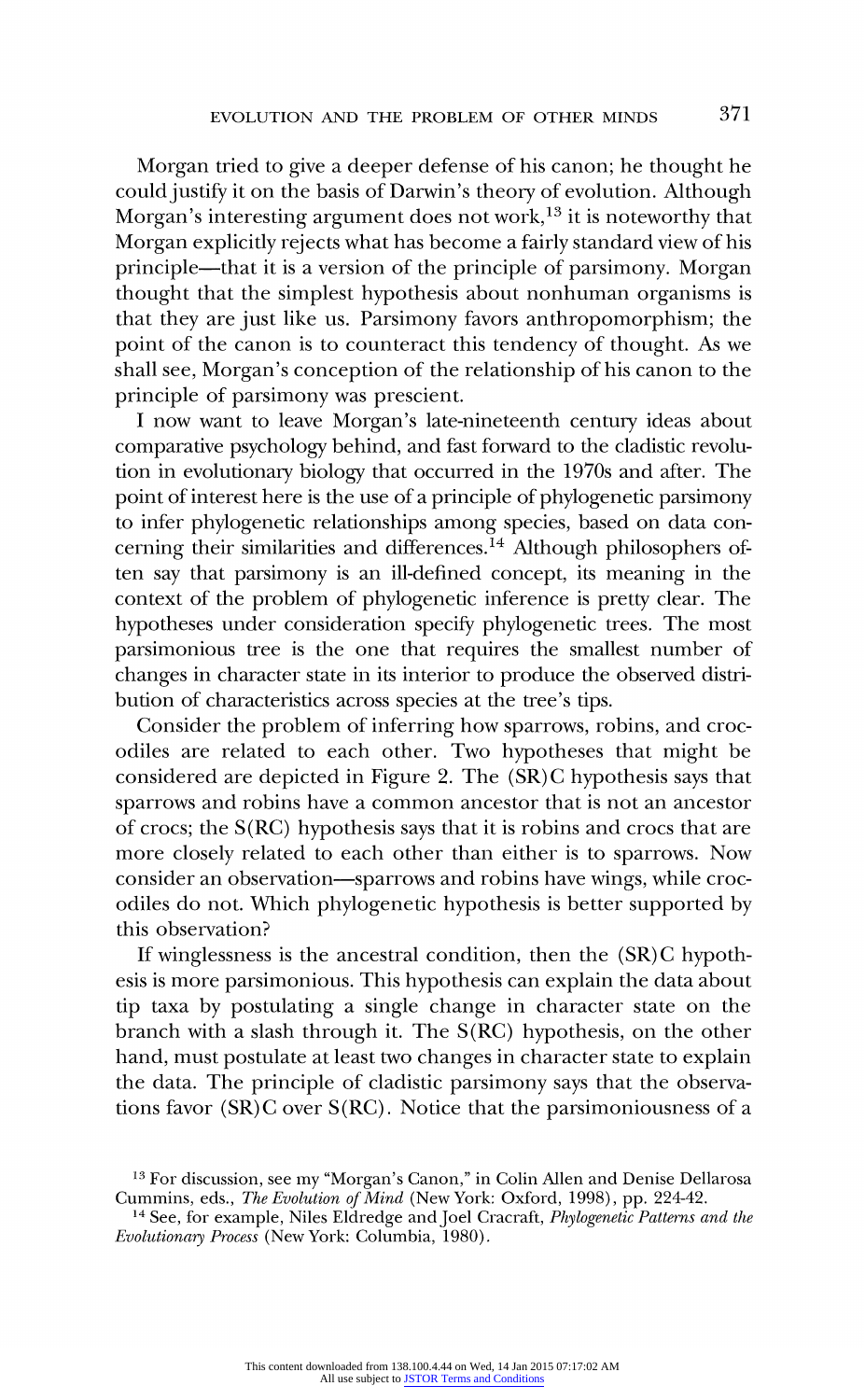

**hypothesis is assessed not by seeing how many changes it says actually occurred, but by seeing what the minimum number of changes is that the hypothesis requires. (SR)C is more parsimonious because it entails a lower minimum.15** 

**Although cladistic parsimony first attracted the attention of biologists because it helps one infer genealogical relationships, there is a second type of problem that parsimony allows one to address. If you use a set of traits to reconstruct the genealogy that connects several contemporaneous species (as in Figure 2), you can place a new set of traits on the tip species in that inferred tree and use parsimony to infer the character states of their ancestors. This inference is illustrated in Figure 3. Given the character states (is and Os) of tip species, the most parsimonious assignment of character states to interior nodes is the one shown.'6** 

**Parsimony is now regarded in evolutionary biology as a reasonable way to infer phylogenetic relationships. Whether it is the absolutely best method to use, in all circumstances, is rather more controversial. And the foundational assumptions that need to be in place for** 

**<sup>15</sup>Cladistic parsimony does not entail that all similarities are evidence of common ancestry. For example, the two hypotheses depicted in Figure 2 would be equally parsimonious if wings were ancestral rather than derived. For discussion, see my Reconstructing the Past: Parsimony, Evolution, and Inference (Cambridge: MIT, 1988).** 

**<sup>16</sup>Figure 3 illustrates a pattern of inference that is important in the study of human evolution. Why should features that are shared among current huntergatherer societies be thought to provide an indication of the ancestral human condition? After all, we cannot assume that hunter gatherers are "living fossils." The reason the inference makes sense is that current hunter gatherers are very distantly related to each other; this is what makes any similarities they may exhibit relevant to estimating the character state of the most recent common ancestor shared by all human lineages.**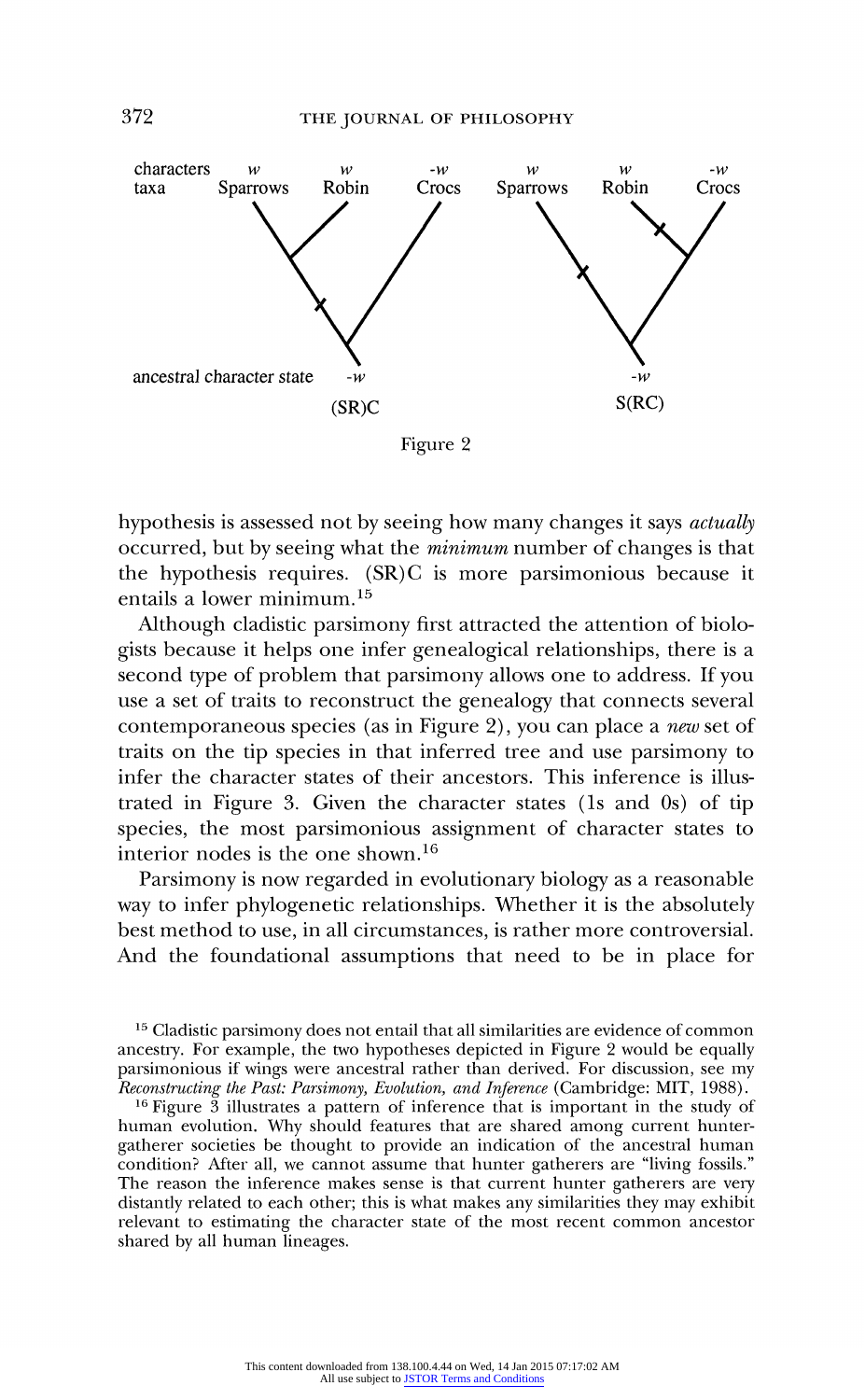

**Figure 3** 

**parsimony to make sense as an inferential criterion are also a matter of continuing investigation.** 

**The reason I have explained the basic idea behind cladistic parsimony is that it applies to the problem of other minds, when Self and Other are genealogically related. Suppose both Self and Other are known to have behavioral characteristic B, and that Self is known to have mental characteristic M. The question is whether Other should be assigned Mas well. As before, I shall assume that Mis sufficient for B, but not necessary (an alternative internal mechanism, A, also could produce B). The two hypotheses we need to consider are depicted in Figure 4. If the root of the tree has the characteristic not-B (and so**  has neither-*M*-nor-*A*),<sup>17</sup> then the (Same) hypothesis is more parsimo**nious than the (Diff) hypothesis. It is consistent with (Same) that the postulated similarity linking Self and Other is a homology; it is possible that the most recent common ancestor of Self and Other had M, and that M was transmitted unchanged from this ancestor to the two descendants. The (Same) hypothesis, therefore, requires only a single change in character state, from neither-M-nor-A to M. In contrast, the (Diff) hypothesis requires at least two changes in character state.18** 

**Frans De Waal"9 presents this cladistic argument in defense of the idea that parsimony favors anthropomorphism-we should prefer the** 

<sup>17</sup> We might have evidence that not-*B* is the ancestral character state by looking **at a number of further individuals, besides Self and Other, who provide relevant "out-groups," as in Figure 3.** 

**<sup>18</sup>Notice that, if no assumption is made about the character state at the root of the tree, (SAME) is more parsimonious. But if A is the ancestral character state, (SAME) and (DIFF) are equally parsimonious.** 

**19 In "Complementary Methods and Convergent Evidence in the Study of Primate Social Cognition," Behaviour, cxviii (1991): 297-320, and in "Anthropomorphism and Anthropodenial: Consistency in Our Thinking about Humans and Other Animals," Philosophical Topics (forthcoming).**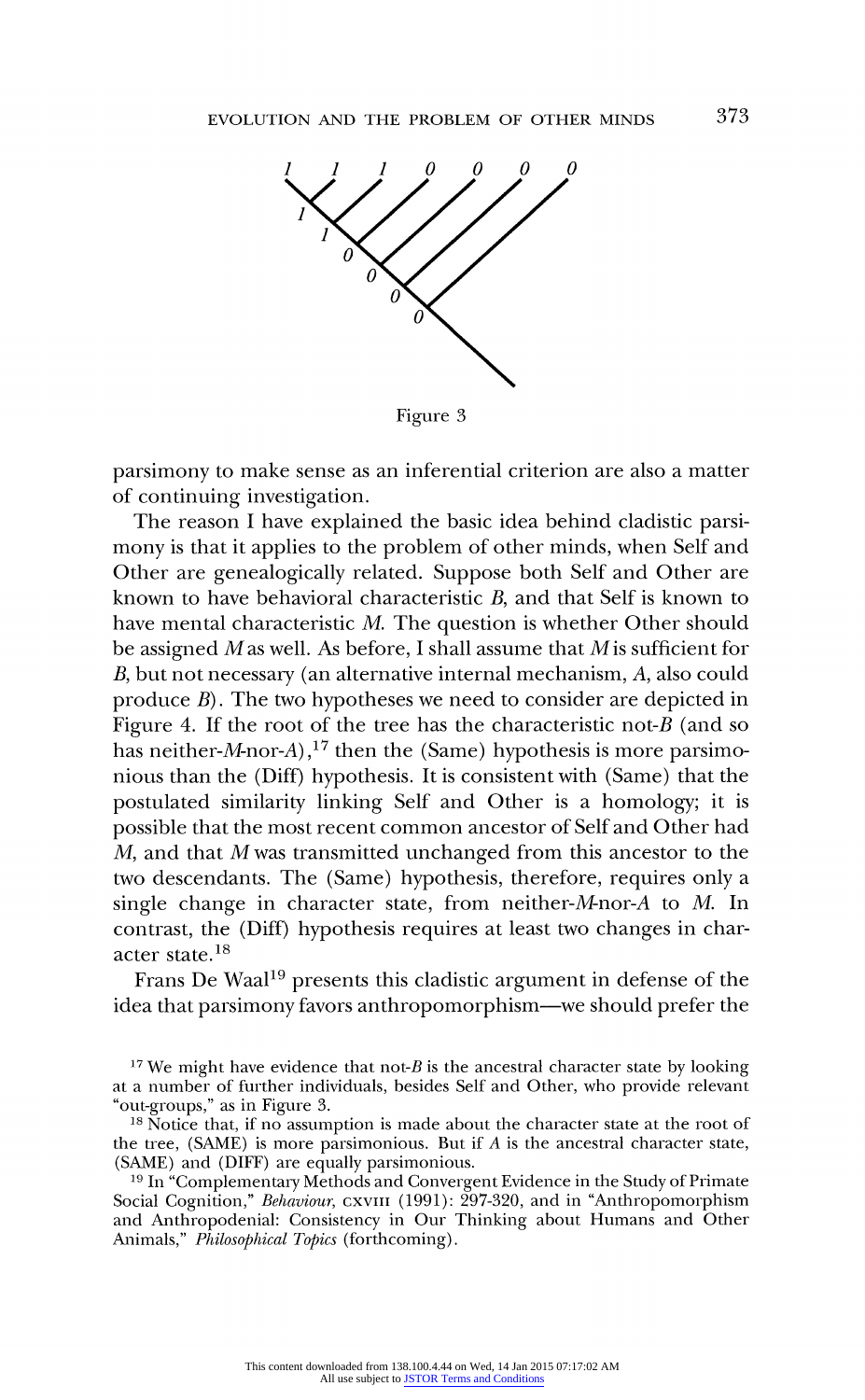

**hypothesis that other species have the same mental characteristics that we have when they exhibit the same behavior.20 This parsimony argument goes against Morgan's canon, just as Morgan foresaw. De Waal adds the reasonable proviso that the parsimony inference is strongest when Self and Other are closely related.** 

**There is another proviso that needs to be added to this analysis, which is illustrated in Figure 5. As before, Self and Other are observed to have behavioral trait B. We know by assumption that Self has the mental trait M. The question, as before, is what we should infer about Other: Does it have M or A? The new wrinkle is that there are additional species depicted in the tree, ones that are known to lack B. The genealogical relationships that connect these further species to Self and Other entail that the most parsimonious hypothesis is that B evolved twice. It now makes no difference in parsimony whether one thinks that Other has M or A. What this shows is that parsimony favors anthropomorphism about mentalistic properties only when the behaviors in question are thought to be homologous.** 

**This point has implications about a kind of question that often arises in connection with sociobiology. Parsimony does not oblige us to think that "slave-making" in social insects has the same psychosocial causes as slave-making in humans (or that rape in human beings has the same proximate mechanism as "rape" in ducks). The behaviors are not homologous, so there is no argument from parsimony for thinking that the same proximate mechanisms are at work. This is a**  point in favor of the parsimony analysis—cladistic parsimony ex**plains why certain types of implausible inference really are implausi-**

**<sup>20</sup> See also my "Morgan's Canon"; and Shapiro, "Adapted Minds" (unpublished).**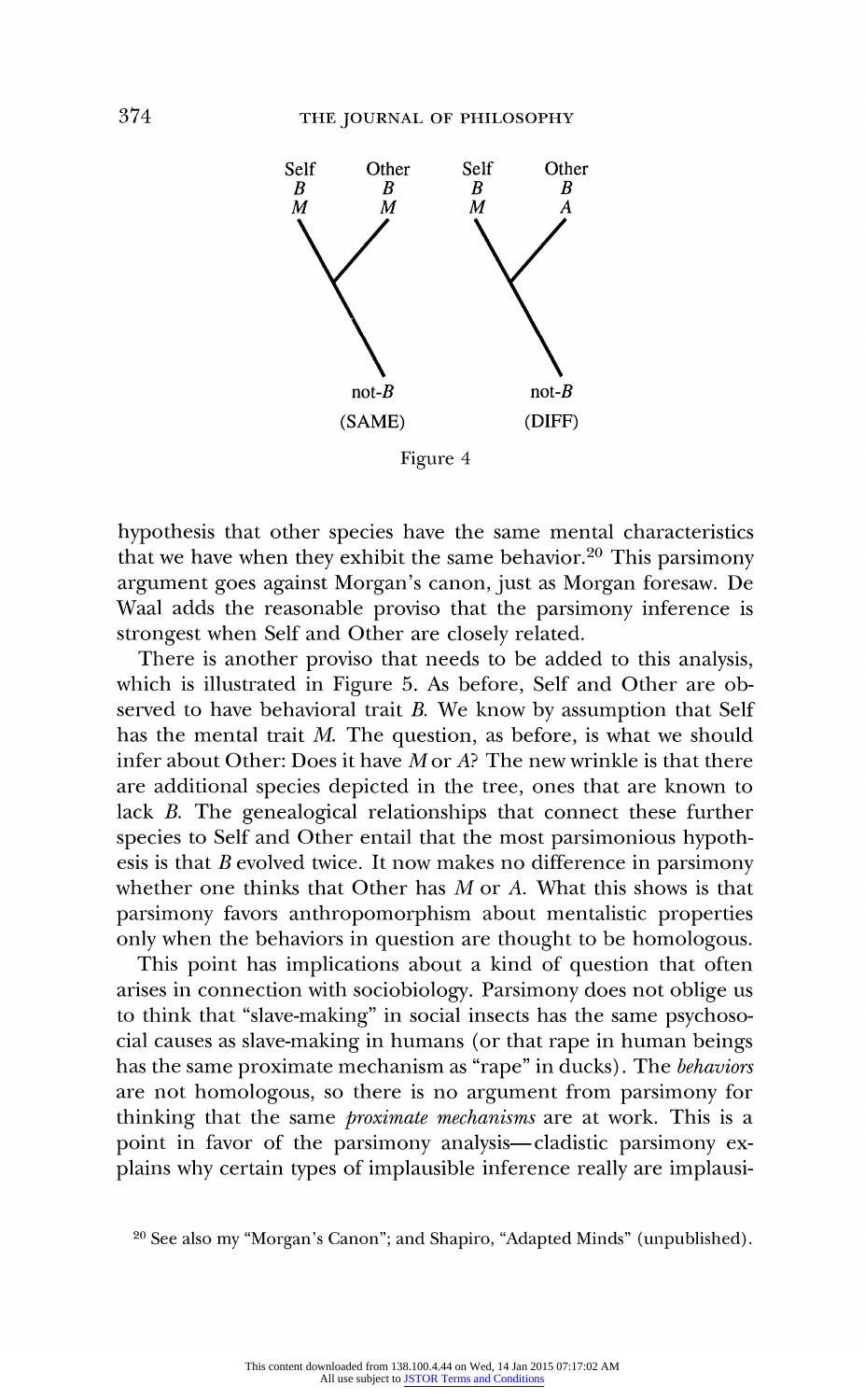

**ble. Parsimonious anthropomorphism is not the same as naive anthropomorphism.** 

**Just as extrapolation from Self to Other can be undermined by behavioral information about other species, extrapolation also can be undermined by neurophysiological information about Self and Other themselves. If Self has mental state M by virtue of being in physical state P1, what are we to make of the discovery that Other has physical state P2 (where P1 and P2 are mutually exclusive)? If we accept functionalism's assurance that mental state M is multiply realizable, this information does not entail that Other cannot be in mental state M; after all, P2 might just be a second supervenience base for M. On the other hand, P2 might be a supervenience base for alternative state A, and not for Mat all. This inference problem is illustrated in Figure 6. For simplicity, let us suppose that P1 and P2 each suffice for B. P1 produces B by way of mental state M; it is not known at the outset whether P2 produces B by way of mental state M, or by way of alternative state A. We assume that the ancestor at the root of the tree did not exhibit the behavior in question, and that this ancestor had trait PO.** 

**The conclusion we must reach is that the two hypotheses in Figure 6 are equally parsimonious. (Same) says that Self and Other both have M and that P1 and P2 are two of Ms supervenience bases. (Same) requires two changes to account for the characteristics at the tips; either P1 or P2 evolved long ago from an ancestor who had P0, and then either P1 changed to P2, or P2 changed to P1, in a subsequent branch of the tree. Of course, not-B changed to B in the same branch in which PO changed to either P1 or P2, but this does not count as two changes, since the first entails the second. The (Diff) hypothesis also requires two changes if the root of the tree's having**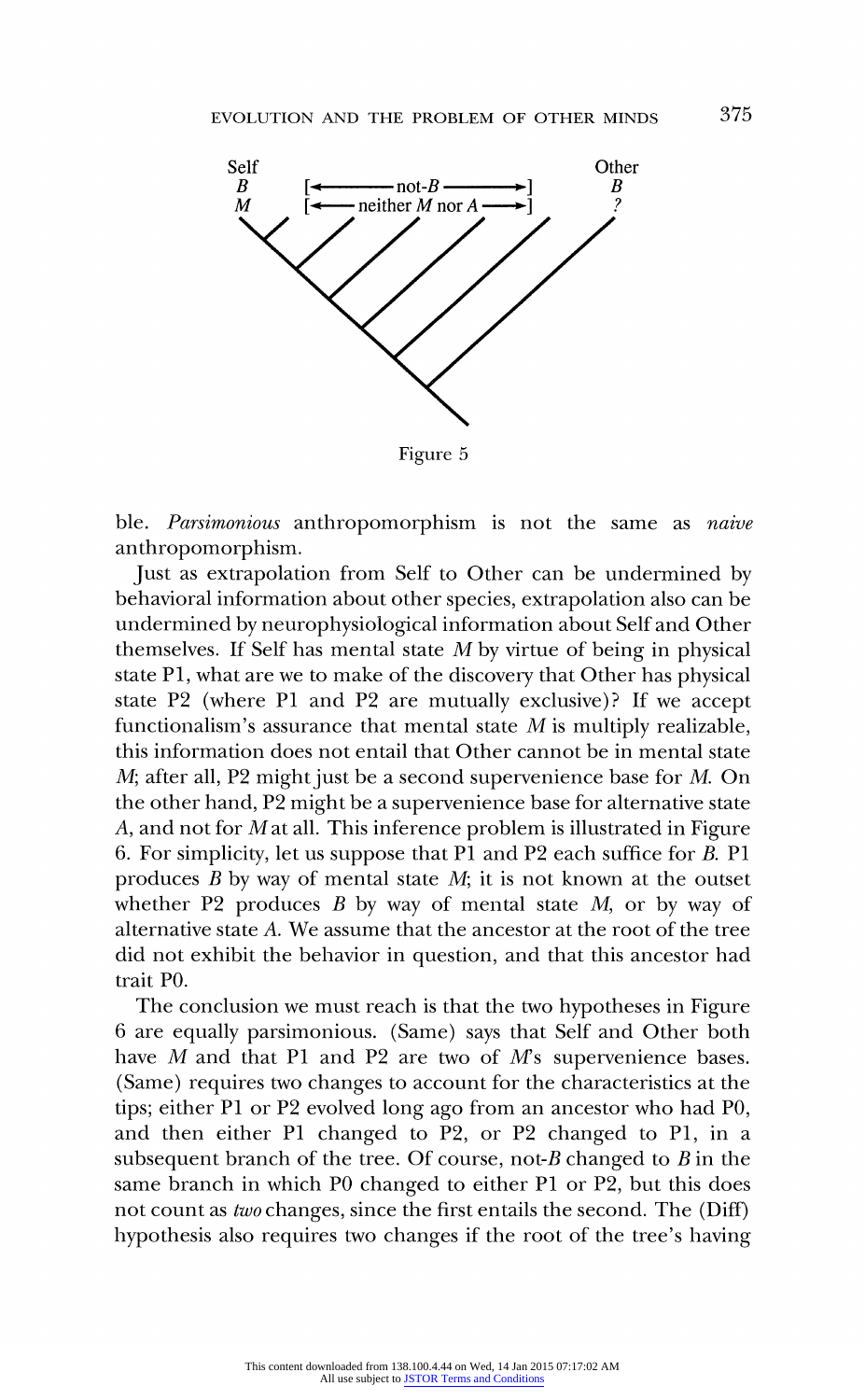

**PO is to be transformed into Self's having P1 and Other's having P2. Of course, (Diff) also will require changes from neither-M-nor-A at the root to M and A at the tips, but these do not count as changes additional to the ones that occur among P0, P1, and P2. Thus, the discovery of relevant neurophysiological differences can provide a context in which anthropomorphism is not sanctioned by parsimony considerations.** 

**As a final exercise in understanding how the machinery of phylogenetic parsimony applies to the problem of extrapolating from Self to Other, let us consider the current controversy in cognitive ethology concerning whether chimps have a theory of mind.2' It is assumed at the outset that chimps have what Daniel C. Dennett (op. cit.) terms first-order intentionality; they are able to formulate beliefs and desires about the extra-mental objects in their environment. The question under investigation is whether they, in addition, have second-order intentionality. Do they have the ability to formulate beliefs and desires about the mental states of Self and Other? Adult human beings have both first- and second-order intentionality. Do chimps have both, or do they have first-order intentionality only?** 

**Figure 7 provides a cladistic representation of this question. I assume that the ancestral condition is the absence of both types of intentionality, and that second-order intentionality can evolve in a lineage only if first-order intentionality is already in place. The point to notice is that parsimony considerations do not discriminate between the two hypotheses. The (SAME) hypothesis and the (DIFF)** 

**<sup>21</sup>See the essays collected in Peter Carruthers and Peter K. Smith, eds., Theories of Theories of Mind (New York: Cambridge, 1995), and C. M. Heyes, "Theory of Mind in Nonhuman Primates," Behavioral and Brain Sciences, XXI (1998): 101-48.**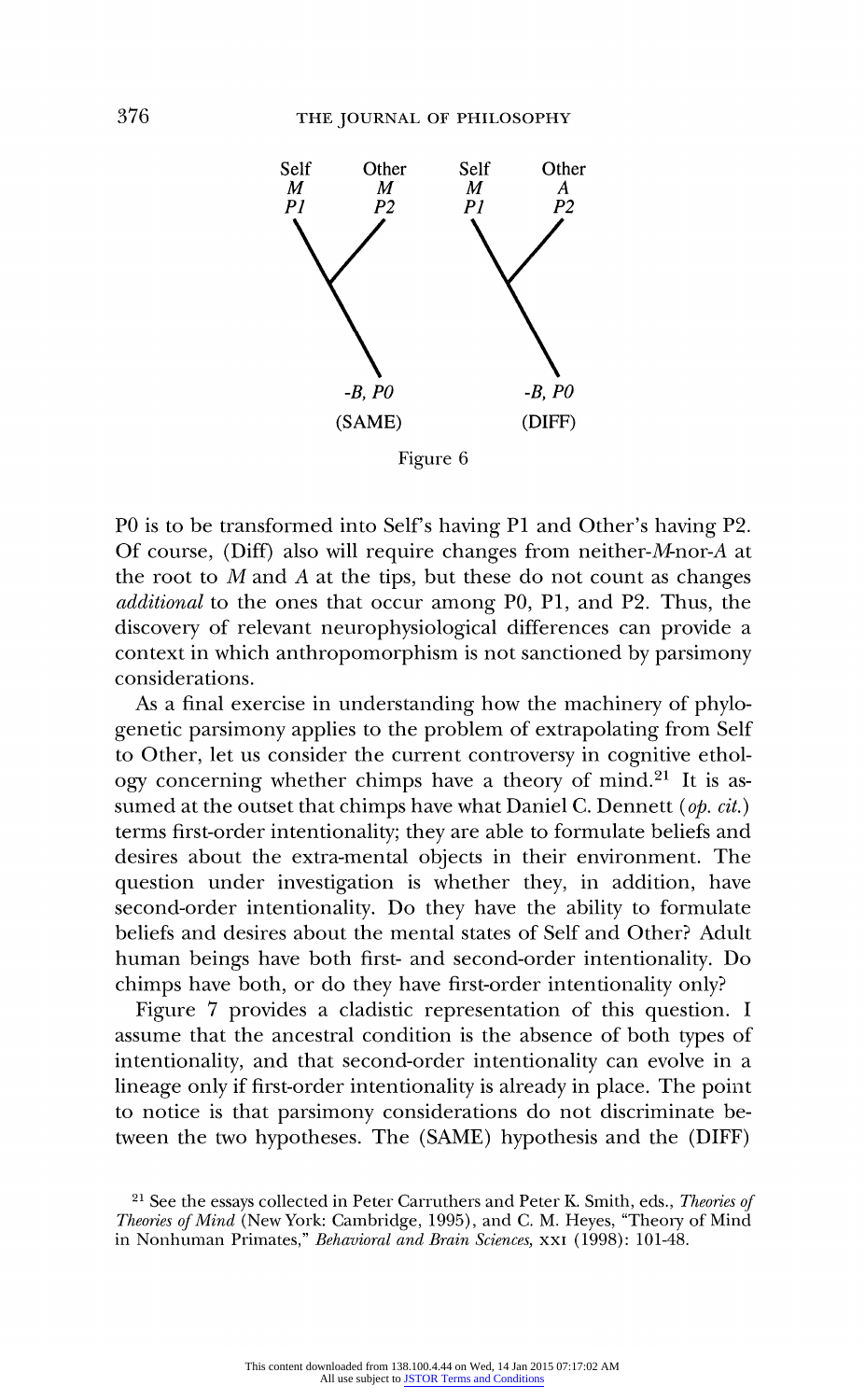

**Figure 7** 

**hypothesis both require two changes in the tree's interior-first- and second-order intentionality each must evolve at least once. The principle of parsimony in this instance tells us to be agnostic, and so disagrees with Morgan's canon, which tells us to prefer (DIFF).** 

**Why does the problem formulated in Figure 7 lead to a different conclusion from the problem represented in Figure 4 in terms of the two states M and A? In Figure 4, we find that parsimony considerations favor extrapolation; in Figure 7, we find that extrapolating is no more and no less parsimonious than not extrapolating. Notice that Figure 4 mentions the behavior B, which internal mechanisms M and A are each able to produce. Figure 7, however, makes no mention of the behaviors that first- and second-order intentionality underwrite. This is the key to understanding why the analyses come out differently.** 

**The point behind Figure 4 is this: if two species exhibit a homologous behavior, each of them must also possess an internal mechanism (M or A) for producing the behavior. It is more parsimonious to attribute the same mechanism to both Self and Other than to attribute different mechanisms to each. This pattern of argument can be applied to the problem depicted in Figure 7 by making explicit the behavioral consequences that first- and second-order intentionality are supposed to have. Suppose that first-order intentionality allows the organisms that have it to exhibit a range of behaviors Bi. When a species that has first-order intentionality evolves second-order intentionality, this presumably augments the behaviors that organisms in the species are able to produce; the repertoire expands to**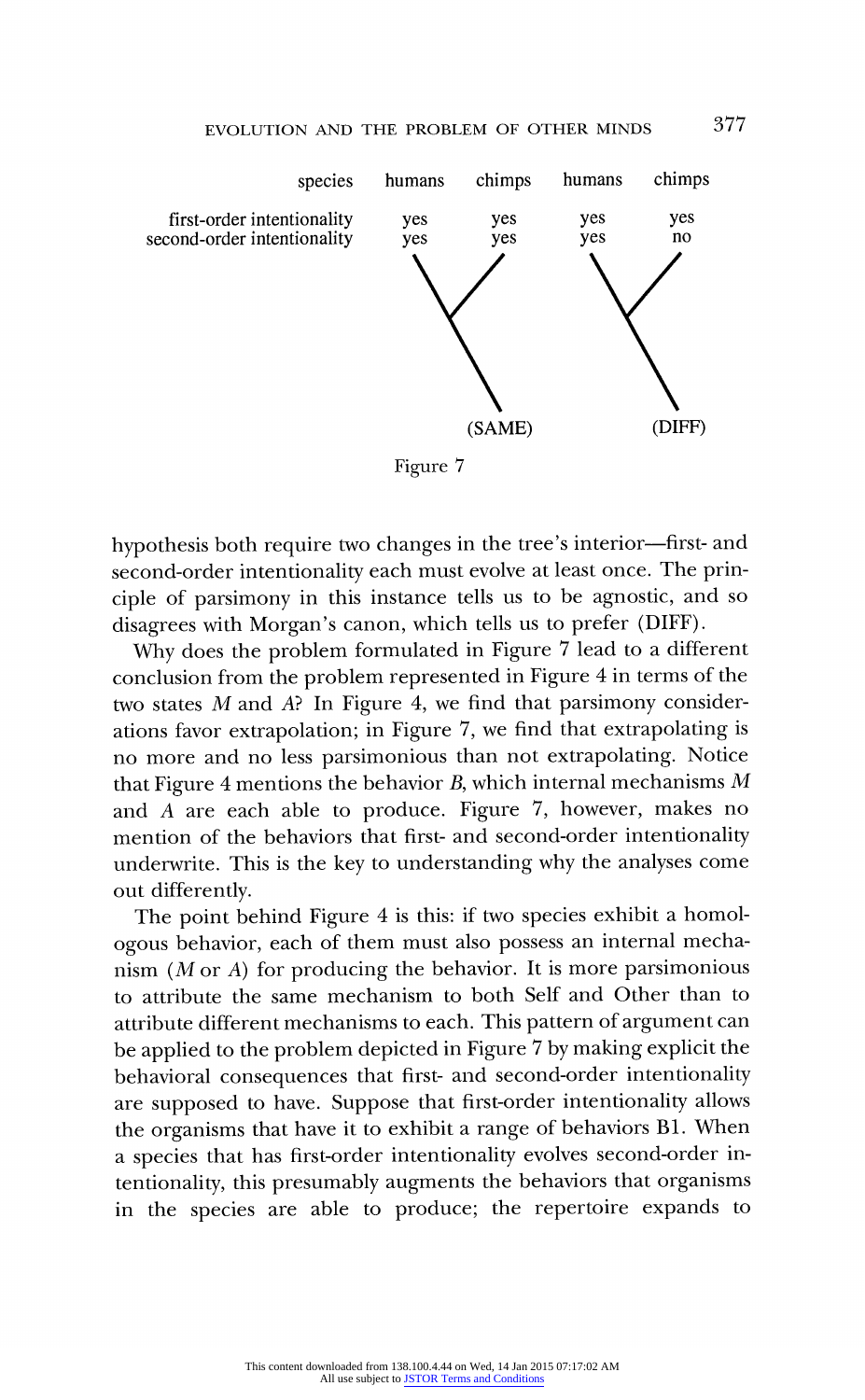**B1&B2.22 If human beings exhibit B1 because they have first-order intentionality, we parsimoniously explain the fact that chimps also exhibit B1 (if they do) by saying that chimps have first-order intentionality. But there is no additional gain in parsimony to be had from attributing second-order intentionality to them as well, unless we also observe them producing the behaviors in B2.23** 

**Cognitive ethologists are trying to find behaviors that chimps will produce if they have second-order intentionality but will not produce if they possess first-order intentionality only.24 Identifying behaviors of this sort would permit an empirical test to be run concerning whether chimps have a theory of mind. It certainly is desirable that such behaviors should be found. Even if chimps exhibit B2, however, the question arises of why we should explain this by attributing second-order intentionality to them, rather than some alternative mechanism A. Of course, A will not be the trait of purely first-order intentionality, but presumably there are more than two options to be considered here. It is at this point that the principle of parsimony makes its entrance; if chimps exhibit behavior B2, this is better explained by the hypothesis that they have second-order intentionality than by the hypothesis that they have alternative mechanism A.** 

**III** 

**Why should we trust the parsimony arguments just described? Is parsimony an inferential end in itself or is there some deeper justification for taking parsimony seriously? In the present circumstance** 

**<sup>22</sup>Some of the most interesting experiments on whether chimps have a theory of mind have been carried out by Daniel Povinelli; he looks for a B2 and finds that it is absent. I discuss his "knower/guesser" experiment in "Black Box Inference." More recently, Povinelli and Steve Gambrone have argued that "a novel psychological system for generating and sustaining higher-order representations, including the representation of other minds, may have evolved in the human lineage without**  radically altering our basic behavior patterns [italics mine]"-see their "Inferring **Other Minds: Failure of the Argument by Analogy," Philosophical Topics (forthcoming). The words I have italicized in this quotation are important; the authors do not deny that there are behavioral differences between present day human beings and chimps that reflect the fact that the former have a theory of mind while the latter do not. Their suggestion is that the initial appearance of second-ordering intentionality may have had little or no immediate effect on behavior, but may have been a building block that allowed more substantial behavioral divergence to occur later.** 

**<sup>23</sup>Suppose there is a behavior that human beings sometimes produce by using first-order intentionality only and sometimes by using second-order intentionality. What inference should we draw if we observe chimps producing this behavior? Again, there is no difference in parsimony between (SAME) and (DIFF).** 

**<sup>24</sup>In fact, a behavioral test need not take this extreme form. It would suffice to find behaviors that are probable if subjects have a theory of mind but improbable if they**  have first-order intentionality only. The behavior need not be *impossible* in the **absence of a theory of mind.**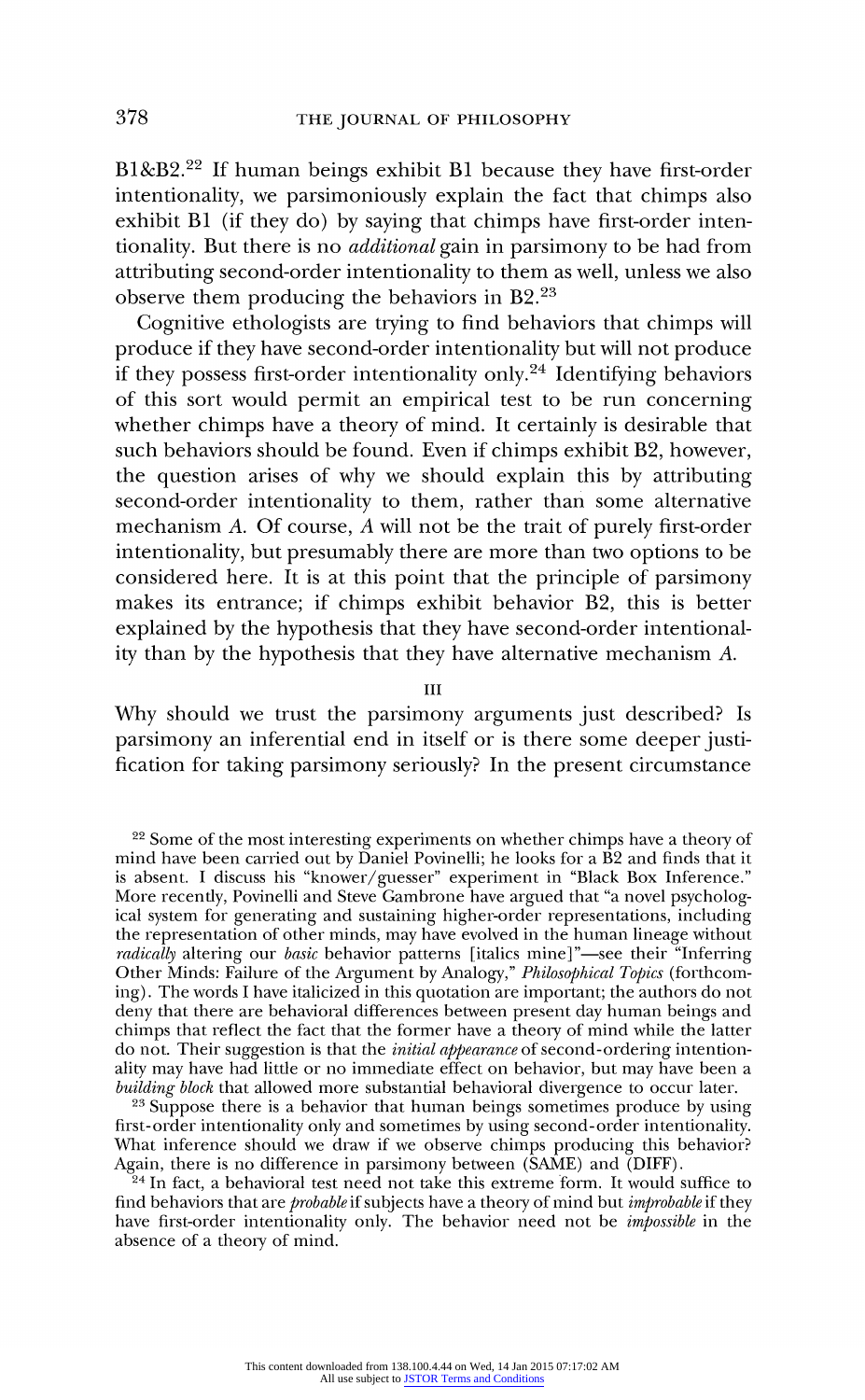**at least, there is no need to regard parsimony as something that we seek for its own sake.25 My suggestion is that parsimony matters in problems of phylogenetic inference only to the extent that it reflects likelihood.26 Here, I am using the term 'likelihood' in the technical sense introduced by R. A. Fisher. The likelihood of a hypothesis is the probability it confers on the observations, not the probability that the observations confer on the hypothesis. The likelihood of H, relative**  to the data, is  $Pr(Data | H)$ , not  $Pr(H | Data)$ .

**To see how the likelihood concept can be brought to bear on cladistic parsimony, consider Figure 2. It can be shown, given some minimal assumptions about the evolutionary process, that the data depicted in that figure are made more probable by the (RS)C hypothesis than they are by the R(SC) hypothesis. These assumptions are as follows:** 

**Heritability: character states of ancestors and descendants are positively correlated; that is, Pr(Descendant has a wing I Ancestor has a wing) <sup>&</sup>gt; Pr(Descendant has a wing I Ancestor lacks a wing). Chance: all probabilities are strictly between 0 and 1. Screening-off: lineages evolve independently of each other, once they branch off from their most recent common ancestor.** 

**What we have here, in its essentials, is a proof that Hans Reichen**bach<sup>27</sup> gave in connection with his "principle of the common cause."

**I think that most biologists would agree that these three assumptions hold pretty generally. The first of them does not say that descendants probably end up resembling their ancestors. The claim**  is not that stasis is more probable than change—that Pr(Descendant has a wing | Ancestor has a wing)  $> Pr(Descendant$  lacks a wing | **Ancestor has a wing). Rather, the claim is that, if a descendant has a wing, that this result would have been more probable if its ancestor had had a wing than it would have been if its ancestor had lacked a wing.28 The last assumption, it should be noted, is not exceptionless;** 

**<sup>25</sup>The same point can be made in connection with the use of a parsimony criterion in problems of model selection, including curve-fitting problems; see Malcolm Forster and my "How to Tell When Simpler, More Unified, or Less Ad Hoc Theories Will Provide More Accurate Predictions," British Journalfor the Philosophy of Science, XLV (1994): 1-36.** 

<sup>27</sup> In *The Direction of Time* (Berkeley: California UP, 1956). For discussion, see **chapter 3 of my Reconstructing the Past.** 

**<sup>28</sup>The concept of heritability used here is closer to narrow sense heritability than to broad sense heritability; see D. S. Falconer and Trudy F. C. Mackay, An Introduction to Quantitative Genetics (London: Longmans, 1996, 4th ed.). It neither implies nor is implied by the idea of genetic determination. A trait can be heritable and still be** 

**<sup>26</sup>J defend this suggestion in my Reconstructing the Past.**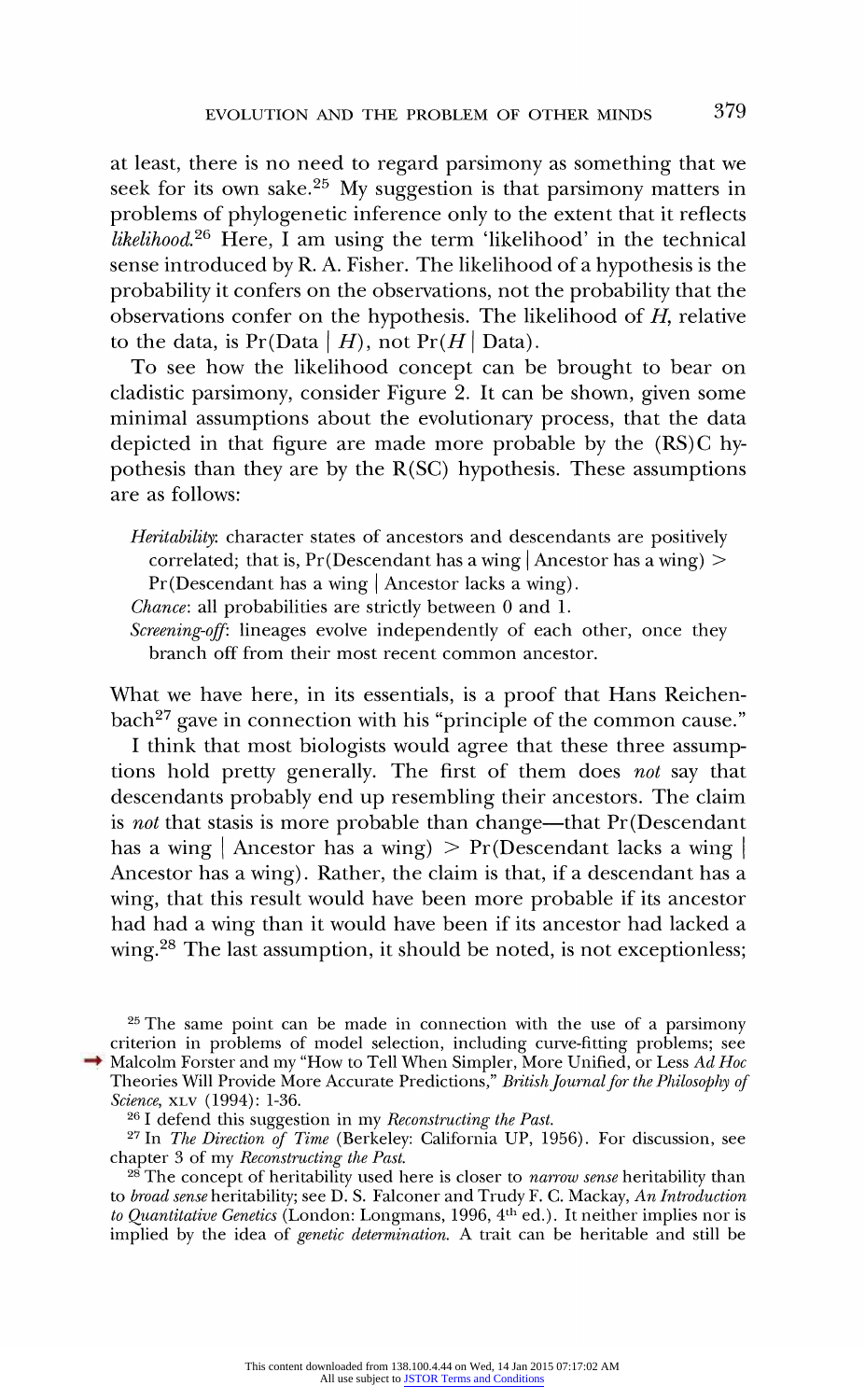**after all, there are ecological circumstances in which a lineage's evolving a trait influences the probability that other contemporaneous lineages will do the same. But even here, the assumption of independence is often true; and when it is false, it usually can be weakened without materially affecting the qualitative conclusions I want to draw.** 

**Not only does likelihood provide a framework for understanding the role of parsimony considerations in phylogenetic inference; it also has implications about the Self and Other problem depicted in Figure 4. If traits M and A obey the assumptions listed, the following inequality is a consequence:** 

**(P)** Pr(Self has  $M \mid$  Other has  $M$ ) > Pr(Self has  $M \mid$  Other has  $A$ ).

**This proposition says that Self and Other are correlated (nonindependent) with respect to the traits M and A. It also says that there is a likelihood justification for anthropomorphism.29 The observation that Self has M is rendered more probable by the hypothesis that Other has M than by the hypothesis that Other has A. Such differences in likelihood are generally taken to indicate a difference in**  support—the observation *favors* the first hypothesis over the sec**ond.30** 

The likelihood concept also throws light on De Waal's proviso**that parsimonious anthropomorphism is on firmer ground for our near relatives than it is for those individuals to whom we are related more distantly. We may translate this into the claim that the two** 

**influenced by the environment. And a trait can be genetically determined and still not be heritable; the traits male (XY) and female (XX) provide examples.** 

**<sup>29</sup>Hybrids aside, two species have a unique species that is their most recent common ancestor. Sexually reproducing individuals are not like this, however. Full-sibs have two parents as their most recent common ancestors. And first cousins usually overlap only partially in the set of ancestors they have two generations back; each has four grandparents, but (usually) only two of them are shared. How, then, does the Reichenbachian picture of common causes apply to human genealogies? The simplest way to connect them is to think of the common causes as sets of individuals, not as singletons. Thus, two full-sibs have the same parental pair as a common cause. And two first cousins can be thought of as tracing back to a set of six individuals; this is the set of all their grandparents, including the ones they do not share. Standard Mendelian genetics assures us that the state of this set screens off one cousin's genotype from the other's. Of course, this set is not limited to the**  two cousins' *common* ancestors. It can be shown that the common ancestors do **screen off, however, since the ancestors in the set who are not shared influence one cousin's genotype but not the other's; see my and Martin Barrett's "Conjunctive Forks and Temporally Asymmetric Inference," Australasian Journal of Philosophy, LXX (1992): 1-23.** 

**<sup>30</sup>See Royall; and my "Testability."**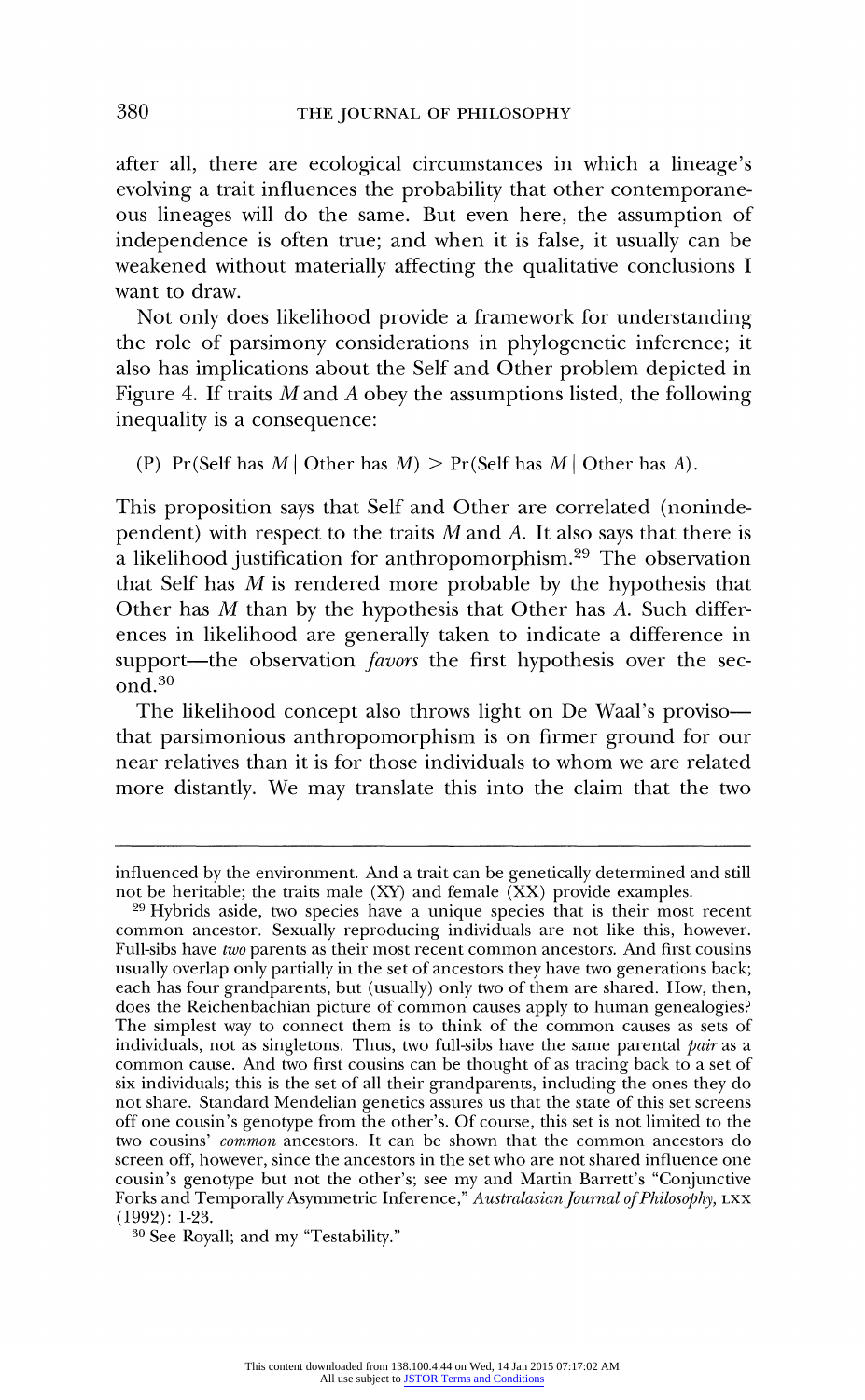

**Figure 8** 

**probabilities compared in proposition (P) are more different when Self and Other are closely related and become more similar as the relationship becomes more distant. This thesis is illustrated by Figure 8, in which Xand Yare more closely related to each other than either is to Z. The lower-case letters in the tree's interior are path coeffi**cients, which entail that the correlation of X and Y  $(r_{XY})$  and the correlation of X and Z ( $r_{XZ}$ ) have the values  $r_{XY} = ab$  and  $r_{XZ} = acd$ . Notice that  $r_{XY} > r_{XZ}$  if and only if  $b > cd$ . This inequality need not be **true, but it does follow from an assumption that often figures in**  evolutionary discussions. This is the assumption of *uniform rates*—that **a given evolutionary event has the same probability of occurring in different contemporaneous branches of a tree. In the present exam**ple, uniform rates means that  $a = b$  and  $d = ac$ , which suffices to **insure that X and Y are more strongly correlated than are X and Z.**  Thus, De Waal's proviso<sup>31</sup> is not true unconditionally; but when it is **true, it need not be added as an independent constraint on parsimony arguments (which have no machinery for taking account of recency of divergence). The proviso flows from a likelihood analysis.** 

**31I hope it is clear that this claim does not underwrite racist, nationalist, or species-ist conclusions. The argument does not provide a reason for denying that individuals outside one's own "group" have minds. For one thing, it is a mistake to think of one's self as belonging to just one group; each organism belongs to multiple, nested groups. For another, the argument presented here does not concern acceptance or rejection. And, finally, it is important to remember that Self-to-Other inference is not the only pathway by which we form beliefs about the internal states of others. There is, in addition, the possibility of strictly third-person behavior-to-mind inference. Much of our confidence concerning the mental states of others presumably rests on this second sort of inference. The point I am making about the incremental Self-to-Other problem is that the increment provided by knowledge of Self falls off as genealogical relatedness becomes more distant.**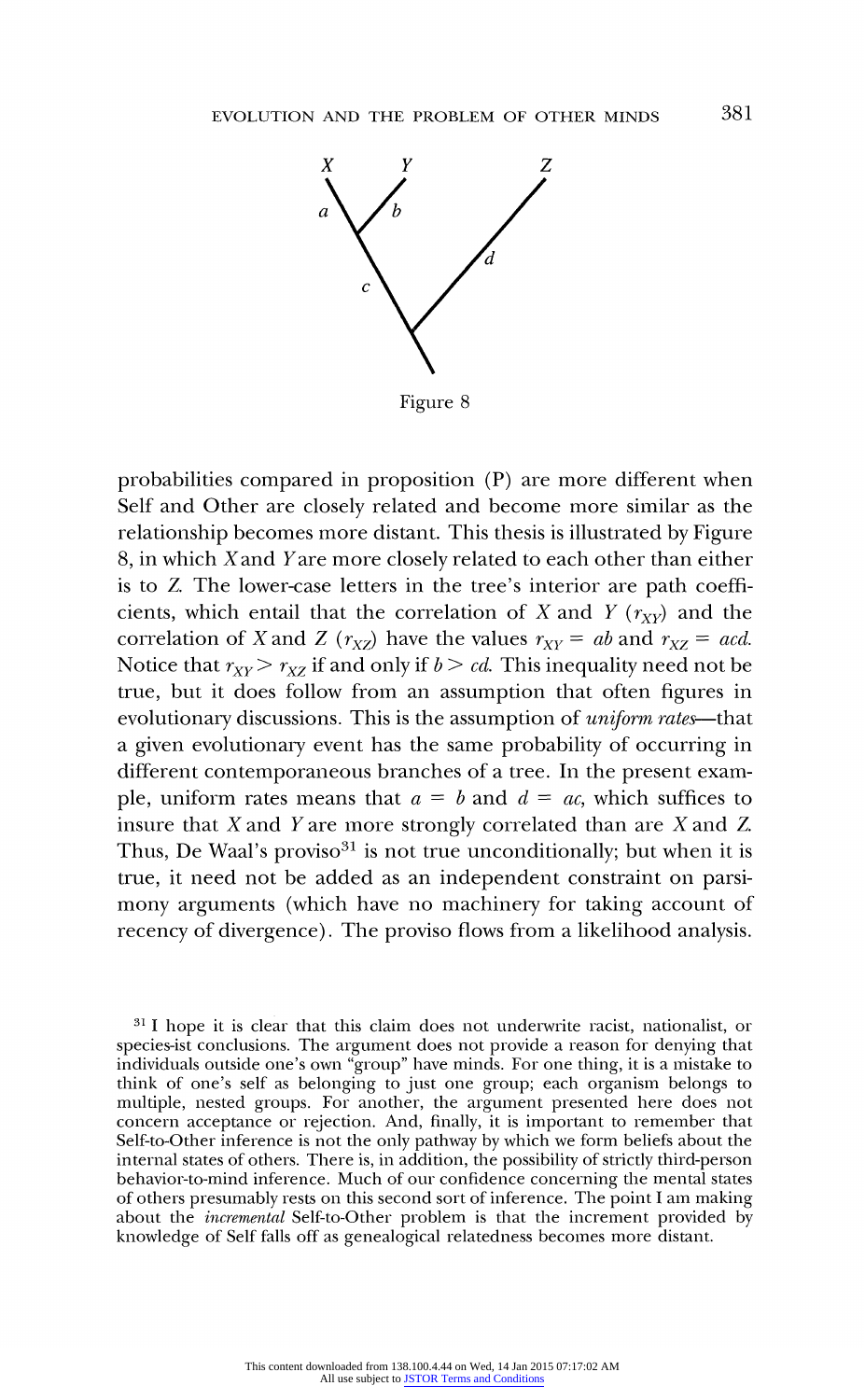**Genealogical relatedness suffices to justify a likelihood inference from Self to Other, if the Reichenbachian assumptions that I described hold true. But is genealogical relatedness necessary for this extrapolation to make sense? Proposition (P) says that Self and Other are correlated with respect to trait M. What could induce this correlation? Reichenbach argued that whenever there is a correlation of two events, either the one causes the other, or the other causes the one, or the two trace back to a common cause. Considerations from quantum mechanics suggest that this is not always the case,32 and doubts about Reichenbach's principle can arise from a purely classical point of view as well.33 If we are not prepared to suppose that mentalistic correlations between Self and Other are brute facts, however, and if Self's having Mdoes not causally influence whether Other has M (or vice versa), then Reichenbach's conclusion seems reasonable, if not apodictic; if Self and Other are correlated, this should be understood as arising from a common cause.** 

**Genealogical relatedness is one type of common-cause structure. It can induce the correlation described in (P) by having ancestors transmit genes to their descendants, but there are alternatives that we need to recognize. To begin with, parents exert nongenetic influences on their offspring through teaching and learning. For example, children have a higher probability of speaking Korean if their parents speak Korean than if their parents do not, but this is not because there is a gene for speaking Korean. And there are nongenetic connections between parents and offspring that do not involve learning, as when a mother transmits immunity to her children through her breast milk.** 

**Correlations between Self and Other also can be induced by common causes when Self and Other are not genealogically related. If students resemble their teachers, then students of the same teacher will resemble each other. Here, learning does the work that genetic transmission is also able to do. Similarly, Self and Other can be correlated when they are influenced by a common environmental cause that requires no learning. For example, if influenza is spreading through one community, but not through another, then the fact** 

**<sup>32</sup>See Bas van Fraassen, "The Charybdis of Realism: Epistemological Implications of Bell's Inequality," Synthese, LII (1982): 25-38.** 

**<sup>33</sup>See van Fraassen, "Rational Belief and the Common Cause Principle," in**  Robert McLaughlin, ed., *What? Where? When? Why? Essays in Honor of Wesley Salmon* **(Boston: Reidel, 1982), pp. 193-209; Nancy Cartwright, Nature's Capacities and Their Measurement (New York: Oxford, 1989); and my Reconstructing the Past, chapter 3.**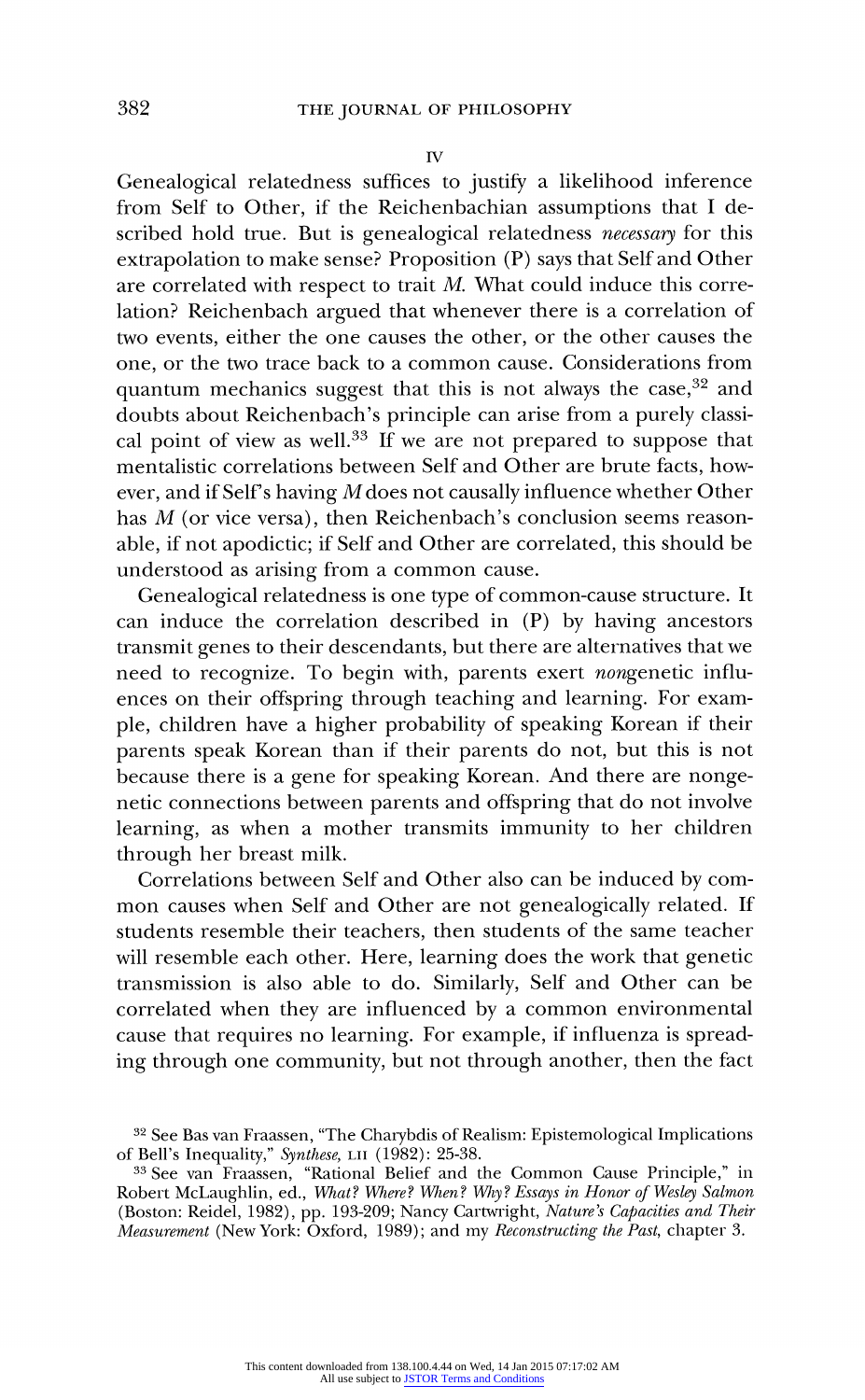

**that I have the flu can be evidence that Other does, too, if the two of us live in the same community.** 

**I list these alternatives, not because they apply with equal plausibility to the problem of other minds, but to give an indication of the range of alternatives which needs to be considered. Genealogical relatedness is only an example; the fundamental question is whether there are common causes impinging on Self and Other that induce the correlation described in (P). If there are, then there will be a likelihood justification for extrapolating from Self to Other.34** 

**V** 

**What, exactly, does cladistic parsimony and its likelihood analysis tell us about the problem of other minds? When I cry out, wince, and remove my body from an object inflicting tissue damage, this is (usually) because I am experiencing pain. When other organisms (human or not) produce the same set of behaviors, is this evidence that they feel pain? This hypothesis about Other is more parsimonious (if the behaviors are homologous and there are no known relevant neurophysiological differences), and it is more likely (if Reichenbachian assumptions about common causes apply). Does that completely solve the problem of other minds, or does there remain a residue of puzzlement?** 

**One thing that is missing from this analysis is an answer to the question-how much evidence does the introspected state of Self provide about the conjectured state of Other? I have noted that the likelihoods in proposition (P) become more different as Self and** 

**<sup>34</sup>Although I have described M and A as possible causes of the behavior B, this is not essential for the parsimony or likelihood arguments I have presented. Suppose that Mand A are epiphenomenal consequences of the physical states P1 and P2, and are related to the behavior B as shown in Figure 9. If P1 suffices for M and B while P2**  suffices for  $B$  and  $A$ , parsimony and likelihood are relevant to deciding whether  $M$ **or A should be attributed to Other, given that Self has M.**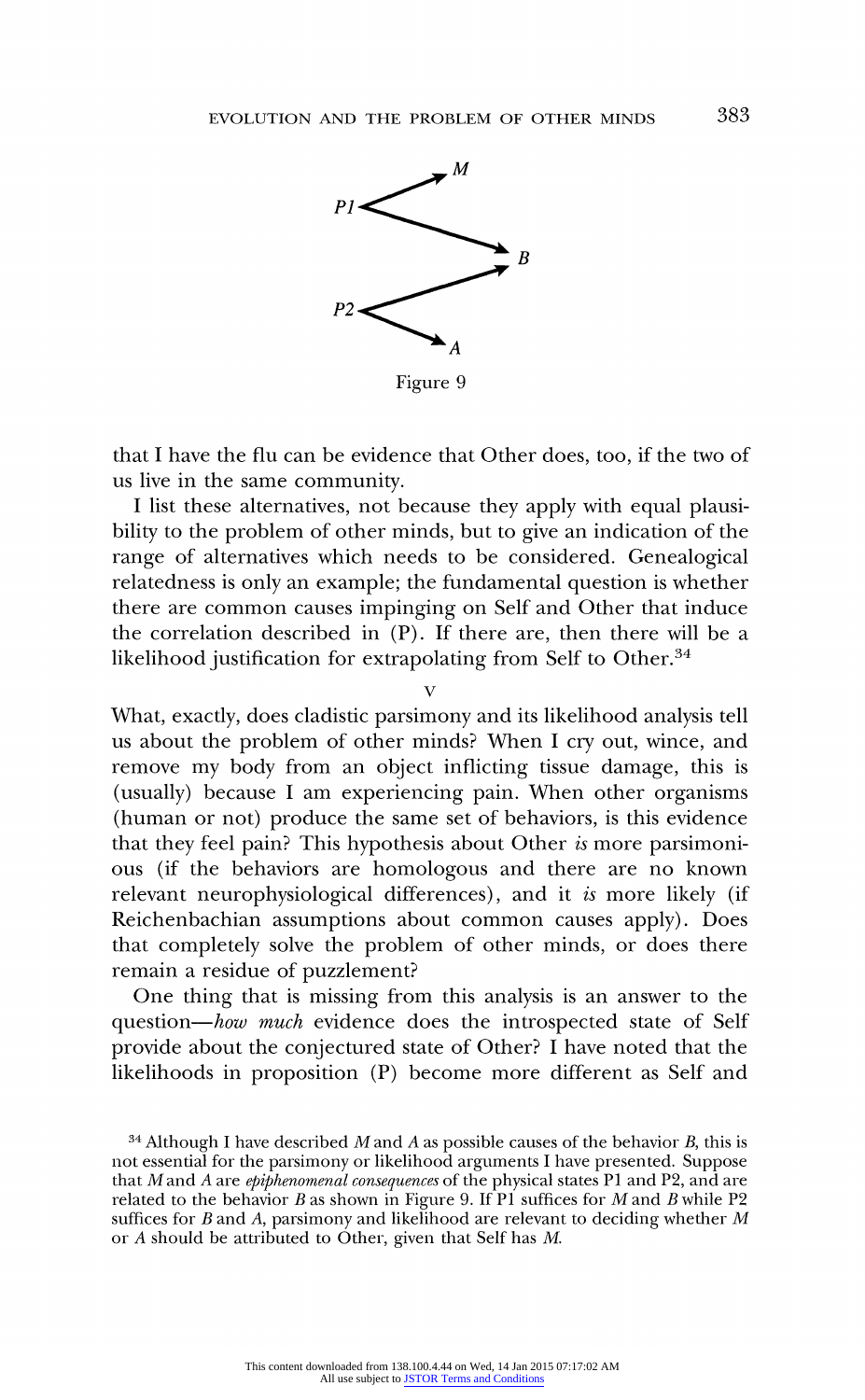**Other become more closely related, but this comparative remark does not entail any quantitative benchmarks. It is left open whether the observation strongly favors one hypothesis over the other, or does so only weakly.** 

**Another detail that I have not addressed is how probable it is that Other has M. If I have M when I produce behavior B, and Other**  exhibits  $B$ , is the probability greater than  $\frac{1}{2}$  that Other has M as well? **The previous discussion helps answer that question, in that principle (P) is equivalent to the claim that Self's having M raises the probability that Other has M. Whatever the prior probability is that Other has M, the posterior probability is greater. Whether additional information can be provided that allows the value of that posterior probability to be estimated is a separate question.** 

**A genealogical perspective on the problem of other minds helps clarify how that problem differs from the behavior-to-mind problem discussed at the outset. At first glance, it might appear that it does not matter to the problem of other minds whether the other individual considered is a human being, a dog, an extraterrestrial, or a computer. In all these cases, the question can be posed as to whether knowledge of one's own case permits extrapolation to another system that is behaving similarly. We have seen that these different formulations receive different answers. I share ancestors with other human beings, and I share other, more remote, ancestors with the nonhuman organisms found on earth. If there are creatures on other planets that evolved independently of life on earth, however, then I share no common ancestors with them. In this case, extrapolation from Self to Other does not have the genealogical justification I have described. I would go further and speculate that it has no justification at all. This does not mean that we should never attribute mental states to such creatures. What it does mean is that we must approach such questions as instances of the purely third-person behavior-to-mind inference problem. Similar remarks also may apply to computers. When they behave similarly to us (perhaps by passing an appropriate Turing test or by playing a competent game of chess), we may ask what causes them to do so. We have no ancestors in common with them; rather, we have constructed them so that they produce certain behaviors. Does this fact about the design of computers provide a reason to think that the proximate mechanisms behind those behaviors resemble those found in human beings? Arguably not. For extraterrestrials and (arguably) for computers, extrapolation from one's own case will not be justified. Indeed, this point applies to organisms with whom we do share ancestors, if the behaviors we have in common with them are not homologies (Figure 5). And even when Self and Other do exhibit a behavioral homology, if Self and Other are known to deploy**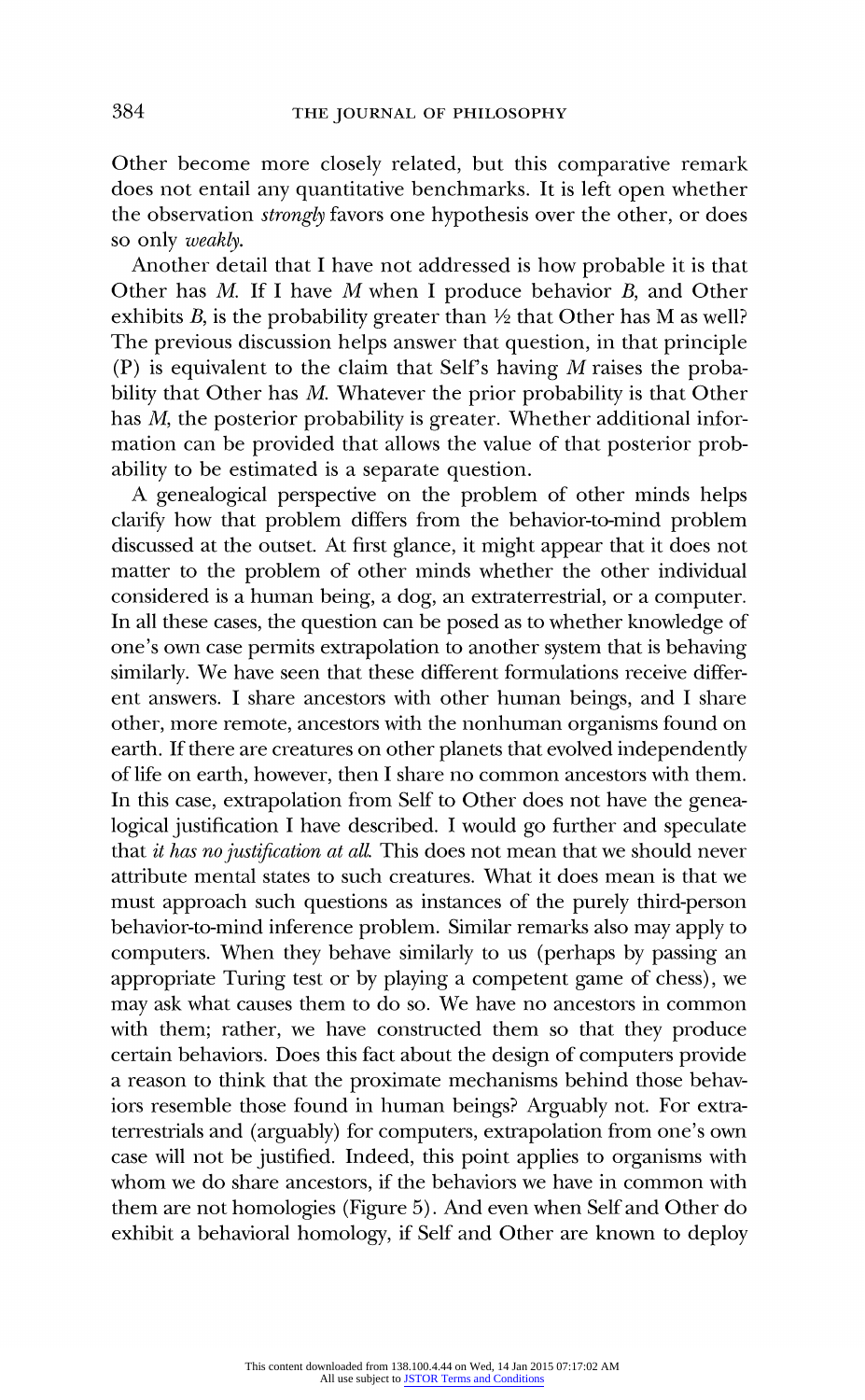**different neural machinery for exhibiting that behavior, the extrapolation of M from Self to Other is undermined (Figure 6).** 

**A probabilistic representation of the problem of other minds shows that the usual objection to extrapolating from Self to Other is in fact irrelevant, or, more charitably, that it rests on a factual assumption about the world that we have no reason to believe. The question is not whether introspected information about one's own mind provides lots of data or only a little. Rather, the issue is how strong the correlation is between Self and Other. Consider two urns that are filled with balls; each ball has a color, but the frequencies of different colors in the urns are unknown. The urns may be similar or identical in their compositions, or they may be very different. If I sample one ball from the first urn and find that it is green, does this provide substantial evidence concerning the second urn's composition? If I sample a thousand balls from the first urn, does this allow me to say any more about the second? Everything depends on**  how the two urns are related. If they are *independent*, then samples drawn **from the first, whether they are small or large, provide no information about the second. But if they are not independent, then even a small sample from the first may be informative with respect to the second. There is nothing wrong with asking whether knowledge of Self supports a conclusion about Other. But the skeptical assertion that it does not involves a factual claim about the world. A claim of independence is no more a priori than a claim of correlation. If the relevant mental states of Self and Other are joint effects of a common cause (with the properties that Reichenbach described), then the skeptical assertion is false.** 

**The argument I have presented is intended to show how certain propositions are justified; I have not addressed the question of whether people are justified in believing this or that proposition. My own mental state can be an indicator of the mental states of others, whether or not I know that this is true, or understand why it is true. But what is required for people to be justified in extrapolating from Self to Other? Must they know the fine points of phylogenetic parsimony or of likelihood analysis? Or does it suffice that a given extrapolation is sanctioned by parsimony or likelihood considerations? This is the epistemological thicket in which internalist and externalist views of justification are in contention.35 I shall not try to evaluate these different approaches to the concept of justification, nor to say in any detail how they are related to the ideas I have developed in this** 

**<sup>35</sup>For discussion, see Laurence Bonjour, "Externalism/Internalism," inJonathan Dancy and Ernest Sosa, eds., A Companion to Epistemology (Cambridge: Blackwell, 1992).**